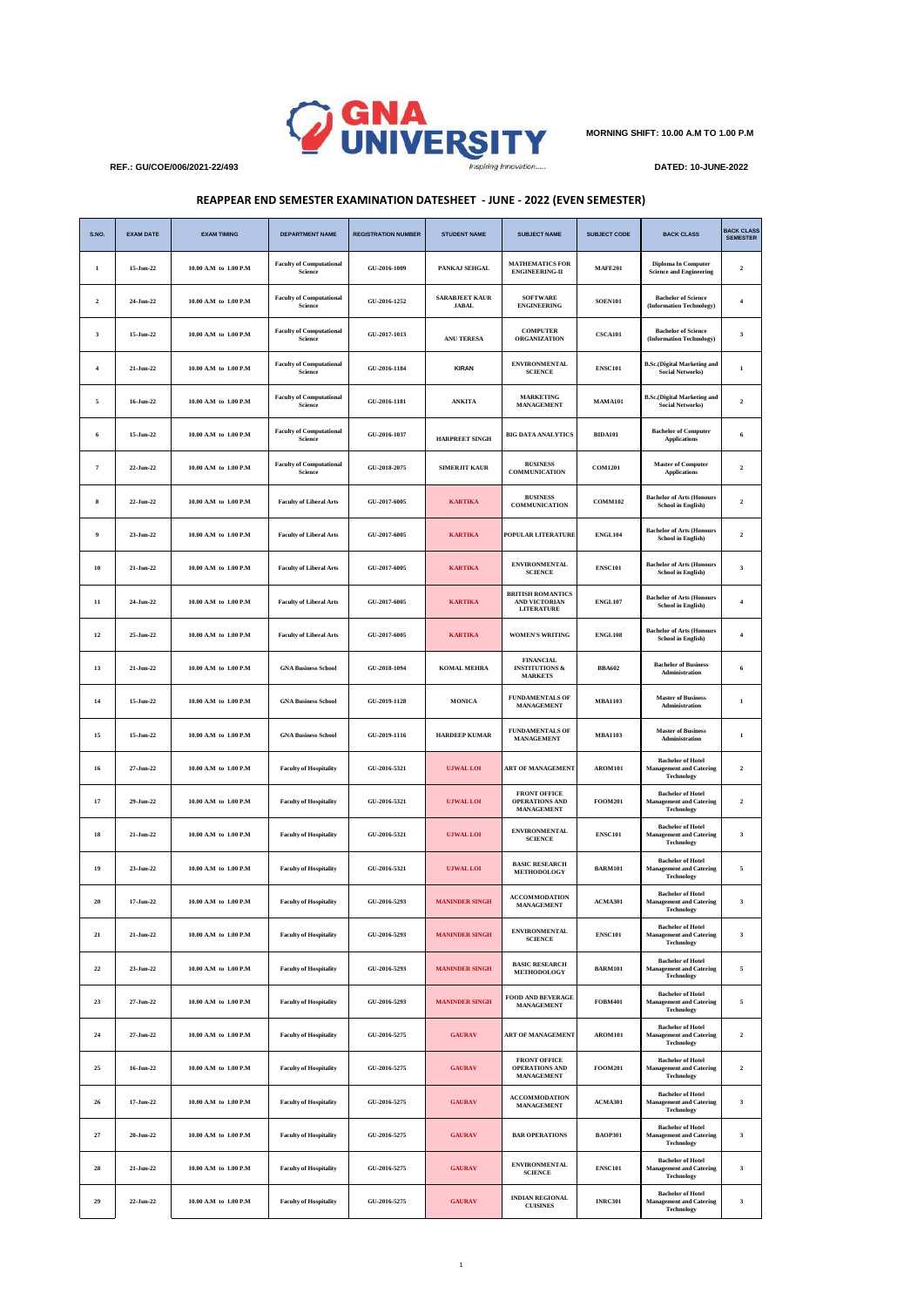| 30 | 23-Jun-22 | 10.00 A.M to 1.00 P.M | <b>Faculty of Hospitality</b>                          | GU-2016-5275  | <b>GAURAV</b>         | <b>BASIC RESEARCH</b><br>METHODOLOGY                             | <b>BARM101</b> | <b>Bachelor</b> of Hotel<br><b>Management and Catering</b><br><b>Technology</b> | 5                   |
|----|-----------|-----------------------|--------------------------------------------------------|---------------|-----------------------|------------------------------------------------------------------|----------------|---------------------------------------------------------------------------------|---------------------|
| 31 | 24-Jun-22 | 10.00 A.M to 1.00 P.M | <b>Faculty of Hospitality</b>                          | GU-2016-5275  | <b>GAURAV</b>         | <b>HOSPITALITY</b><br><b>ENTREPRENEURSHIP</b>                    | <b>HOEN101</b> | <b>Bachelor of Hotel</b><br><b>Management and Catering</b><br>Technology        | $\scriptstyle\rm 7$ |
| 32 | 25-Jun-22 | 10.00 A.M to 1.00 P.M | <b>Faculty of Hospitality</b>                          | GU-2016-5275  | <b>GAURAV</b>         | SPECIALIZED FOOD<br><b>PRODUCTION</b>                            | <b>SPFP401</b> | <b>Bachelor of Hotel</b><br><b>Management and Catering</b><br><b>Technology</b> | $\overline{7}$      |
| 33 | 23-Jun-22 | 10.00 A.M to 1.00 P.M | <b>Faculty of Hospitality</b>                          | GU-2017-5228  | MANPREET KAUR         | <b>ENGLISH</b><br><b>COMMUNICATION</b>                           | COMM101        | <b>Bachelor of Hotel</b><br><b>Management and Catering</b><br><b>Technology</b> | $\bf{1}$            |
| 34 | 22-Jun-22 | 10.00 A.M to 1.00 P.M | <b>Faculty of Hospitality</b>                          | GU-2017-5228  | MANPREET KAUR         | <b>BUSINESS</b><br><b>COMMUNICATION</b>                          | <b>COMM102</b> | <b>Bachelor of Hotel</b><br><b>Management and Catering</b><br>Technology        | $\mathbf 2$         |
| 35 | 21-Jun-22 | 10.00 A.M to 1.00 P.M | <b>Faculty of Hospitality</b>                          | GU-2017-5234  | PARIT. KHURANA        | <b>ENVIRONMENTAL</b><br><b>SCIENCE</b>                           | <b>ENSC101</b> | <b>Bachelor of Hotel</b><br><b>Management and Catering</b><br><b>Technology</b> | $\overline{4}$      |
| 36 | 22-Jun-22 | 10.00 A.M to 1.00 P.M | <b>Faculty of Hospitality</b>                          | GU-2017-5204  | <b>AJAY KUMAR</b>     | <b>BUSINESS</b><br><b>COMMUNICATION</b>                          | <b>COMM102</b> | <b>Bachelor of Hotel</b><br><b>Management and Catering</b><br><b>Technology</b> | $\mathbf 2$         |
| 37 | 15-Jun-22 | 10.00 A.M to 1.00 P.M | <b>Faculty of Hospitality</b>                          | GU-2017-5204  | <b>AJAY KUMAR</b>     | <b>CAREER SKILLS</b>                                             | <b>CASK101</b> | <b>Bachelor of Hotel</b><br><b>Management and Catering</b><br>Technology        | 6                   |
| 38 | 16-Jun-22 | 10.00 A.M to 1.00 P.M | <b>Faculty of Hospitality</b>                          | GU-2017-5204  | <b>AJAY KUMAR</b>     | <b>BASIC RESEARCH</b><br>METHODOLOGY                             | <b>HOSP109</b> | <b>Bachelor of Hotel</b><br><b>Management and Catering</b><br>Technology        | 6                   |
| 39 | 23-Jun-22 | 10.00 A.M to 1.00 P.M | <b>Faculty of Hospitality</b>                          | GU-2016-5130  | <b>GURPREET RAM</b>   | <b>BASIC RESEARCH</b><br><b>METHODOLOGY</b>                      | <b>BARM101</b> | <b>Bachelor of Science - Hotel</b><br>Management                                | 5                   |
| 40 | 15-Jun-22 | 10.00 A.M to 1.00 P.M | <b>Faculty of Hospitality</b>                          | GU-2016-5157  | <b>JATINDER</b>       | <b>LEGAL ASPECTS IN</b><br><b>HOSPITALITY</b><br><b>INDUSTRY</b> | <b>LAHI101</b> | <b>Bachelor of Science - Hotel</b><br>Management                                | 6                   |
| 41 | 21-Jun-22 | 10.00 A.M to 1.00 P.M | <b>Faculty of Hospitality</b>                          | GU-2016-5144  | <b>HARSH SANHOTRA</b> | <b>ENVIRONMENTAL</b><br><b>SCIENCE</b>                           | <b>ENSC101</b> | <b>Bachelor of Science - Hotel</b><br>Management                                | $\overline{4}$      |
| 42 | 23-Jun-22 | 10.00 A.M to 1.00 P.M | <b>Faculty of Hospitality</b>                          | GU-2016-5144  | <b>HARSH SANHOTRA</b> | <b>BASIC RESEARCH</b><br>METHODOLOGY                             | <b>BARM101</b> | <b>Bachelor of Science - Hotel</b><br>Management                                | 5                   |
| 43 | 15-Jun-22 | 10.00 A.M to 1.00 P.M | <b>Faculty of Hospitality</b>                          | GU-2016-5144  | <b>HARSH SANHOTRA</b> | <b>LEGAL ASPECTS IN</b><br><b>HOSPITALITY</b><br><b>INDUSTRY</b> | <b>LAHI101</b> | <b>Bachelor of Science - Hotel</b><br>Management                                | 6                   |
| 44 | 27-Jun-22 | 10.00 A.M to 1.00 P.M | <b>Faculty of Hospitality</b>                          | GU-2016-5170  | <b>LOVELY</b>         | <b>ART OF</b><br>MANAGEMENT                                      | <b>AROM101</b> | <b>Bachelor of Science - Hotel</b><br>Management                                | $\mathbf 2$         |
| 45 | 15-Jun-22 | 10.00 A.M to 1.00 P.M | <b>Faculty of Hospitality</b>                          | GU-2016-5170  | <b>LOVELY</b>         | <b>LEGAL ASPECTS IN</b><br><b>HOSPITALITY</b><br><b>INDUSTRY</b> | LAHI101        | <b>Bachelor of Science - Hotel</b><br>Management                                | 6                   |
| 46 | 21-Jun-22 | 10.00 A.M to 1.00 P.M | <b>Faculty of Hospitality</b>                          | GU-2016-5197  | ${\bf NEHA}$          | <b>ENVIRONMENTAL</b><br><b>SCIENCE</b>                           | <b>ENSC101</b> | <b>Bachelor of Science - Hotel</b><br>Management                                | $\mathbf{3}$        |
| 47 | 15-Jun-22 | 10.00 A.M to 1.00 P.M | <b>Faculty of Hospitality</b>                          | GU-2016-5197  | ${\bf NEHA}$          | <b>LEGAL ASPECTS IN</b><br><b>HOSPITALITY</b><br><b>INDUSTRY</b> | <b>LAHI101</b> | <b>Bachelor of Science - Hotel</b><br>Management                                | 6                   |
| 48 | 21-Jun-22 | 10.00 A.M to 1.00 P.M | <b>Faculty of Hospitality</b>                          | GU-2016-5193  | <b>NAVJOT SAROYE</b>  | <b>ENVIRONMENTAL</b><br><b>SCIENCE</b>                           | <b>ENSC101</b> | <b>Bachelor of Science - Hotel</b><br>Management                                | 3                   |
| 49 | 15-Jun-22 | 10.00 A.M to 1.00 P.M | <b>Faculty of Hospitality</b>                          | GU-2016-5094  | AMAN KUMAR RANA       | <b>LEGAL ASPECTS IN</b><br><b>HOSPITALITY</b><br><b>INDUSTRY</b> | <b>LAHI101</b> | <b>Bachelor of Science - Hotel</b><br>Management                                | 6                   |
| 50 | 15-Jun-22 | 10.00 A.M to 1.00 P.M | <b>Faculty of Hospitality</b>                          | GU-2016-5135  | <b>HAPPY</b>          | <b>LEGAL ASPECTS IN</b><br><b>HOSPITALITY</b><br><b>INDUSTRY</b> | <b>LAHI101</b> | <b>Bachelor of Science - Hotel</b><br>Management                                | 6                   |
| 51 | 15-Jun-22 | 10.00 A.M to 1.00 P.M | <b>Faculty of Hospitality</b>                          | GU-2016-5092  | <b>ABHISHEK KUMAR</b> | <b>LEGAL ASPECTS IN</b><br><b>HOSPITALITY</b><br><b>INDUSTRY</b> | <b>LAHI101</b> | <b>Bachelor of Science - Hotel</b><br>Management                                | 6                   |
| 52 | 22-Jun-22 | 10.00 A.M to 1.00 P.M | <b>Faculty of Hospitality</b>                          | GU-2017-5102  | <b>JATIN SALHOTRA</b> | <b>BUSINESS</b><br><b>COMMUNICATION</b>                          | <b>COMM102</b> | <b>Bachelor of Science - Hotel</b><br>Management                                | $\mathbf 2$         |
| 53 | 21-Jun-22 | 10.00 A.M to 1.00 P.M | <b>Faculty of Hospitality</b>                          | GU-2017-5102  | <b>JATIN SALHOTRA</b> | <b>ENVIRONMENTAL</b><br><b>SCIENCE</b>                           | <b>ENSC101</b> | <b>Bachelor of Science - Hotel</b><br>Management                                | $\boldsymbol{4}$    |
| 54 | 17-Jun-22 | 10.00 A.M to 1.00 P.M | <b>Faculty of Hospitality</b>                          | GU-2017-5102  | <b>JATIN SALHOTRA</b> | <b>ART OF MANAGEMENT</b>                                         | <b>HOSP101</b> | <b>Bachelor of Science - Hotel</b><br>Management                                | $\overline{4}$      |
| 55 | 27-Jun-22 | 10.00 A.M to 1.00 P.M | <b>Faculty of Hospitality</b>                          | GU-2018-4036  | <b>GURPREET SINGH</b> | <b>FOOD PRODUCTION</b><br><b>OPERATIONS</b>                      | <b>BHM201</b>  | <b>Bachelor of Science - Hotel</b><br>Management                                | $\mathbf 2$         |
| 56 | 23-Jun-22 | 10.00 A.M to 1.00 P.M | <b>Faculty of Hospitality</b>                          | GU-2018-4036  | <b>GURPREET SINGH</b> | <b>BUSINESS</b><br><b>COMMUNICATION</b>                          | <b>COM201</b>  | <b>Bachelor of Science - Hotel</b><br>Management                                | $\mathbf 2$         |
| 57 | 22-Jun-22 | 10.00 A.M to 1.00 P.M | <b>Faculty of Hospitality</b>                          | GU-2017-5037  | NAVJOT KAUR           | <b>BUSINESS</b><br><b>COMMUNICATION</b>                          | <b>COMM102</b> | <b>B.Sc.</b> (Airlines Tourism and<br>Hospitality)                              | $\overline{2}$      |
| 58 | 22-Jun-22 | 10.00 A.M to 1.00 P.M | <b>Faculty of Hospitality</b>                          | GU-2018-4107. | <b>AARTI</b>          | <b>AIRLINES OPERATIONS</b>                                       | <b>BAT103</b>  | <b>B.Sc.</b> (Airlines Tourism and<br>Hospitality)                              | $\bf{1}$            |
| 59 | 29-Jun-22 | 10.00 A.M to 1.00 P.M | <b>Faculty of Hospitality</b>                          | GU-2019-4001  | <b>AKSHAD</b>         | FOOD PRODUCTION<br><b>FOUNDATION</b>                             | <b>BHM101</b>  | <b>Diploma</b> in Hotel<br>Management                                           | $\bf{l}$            |
| 60 | 27-Jun-22 | 10.00 A.M to 1.00 P.M | <b>Faculty of Hospitality</b>                          | GU-2019-4001  | <b>AKSHAD</b>         | <b>FOOD PRODUCTION</b><br><b>OPERATIONS</b>                      | <b>BHM201</b>  | <b>Diploma</b> in Hotel<br>Management                                           | $\overline{2}$      |
| 61 | 16-Jun-22 | 10.00 A.M to 1.00 P.M | <b>Faculty of Design and</b><br>Innovation             | GU-2016-2348  | PANKAJ KUMAR          | <b>ENGINEERING</b><br>MATHEMATICS-II                             | <b>ENMA201</b> | <b>B.TECH</b> - Mechanical and<br><b>Automation Engineering</b>                 | $\mathbf 2$         |
| 62 | 16-Jun-22 | 10.00 A.M to 1.00 P.M | <b>Faculty of Engineering and</b><br>Technology        | GU-2016-3136  | <b>HARSH</b>          | <b>ENGINEERING</b><br><b>MATHEMATICS-II</b>                      | <b>ENMA201</b> | <b>Bachelor of Technology -</b><br><b>Civil Engineering</b>                     | $\mathbf 2$         |
| 63 | 17-Jun-22 | 10.00 A.M to 1.00 P.M | <b>Faculty of Engineering and</b><br><b>Technology</b> | GU-2016-3136  | <b>HARSH</b>          | <b>JOY OF ENGINEERING</b>                                        | <b>JOEN101</b> | <b>Bachelor of Technology</b><br><b>Civil Engineering</b>                       | $\mathbf 2$         |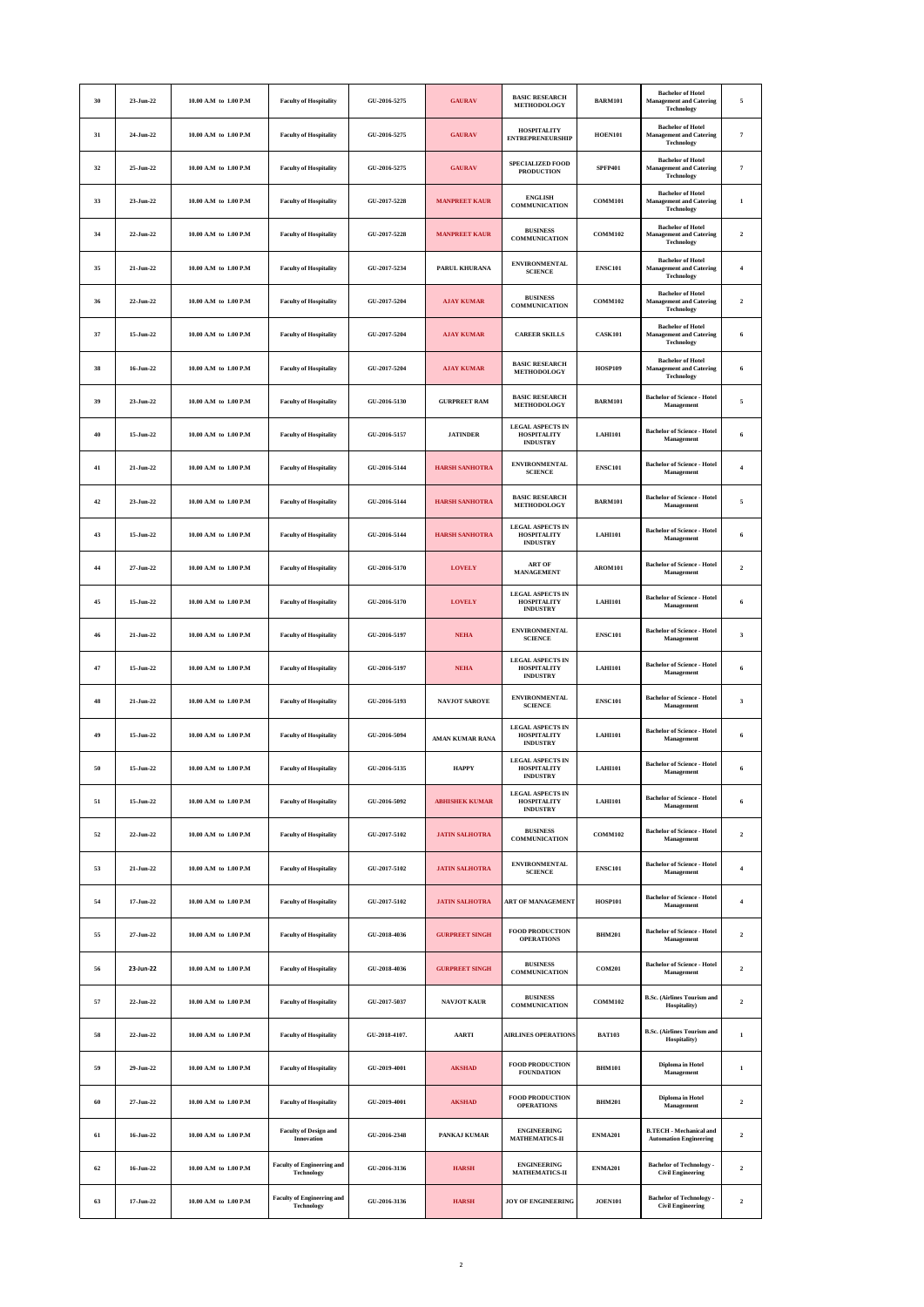| 64 | 24-Jun-22 | 10.00 A.M to 1.00 P.M     | <b>Faculty of Animation and</b><br>Multimedia | GU-2017-4012   | <b>AKSHAY KUMAR</b>                               | <b>FUNDAMENTALS OF</b><br><b>ANIMATION</b>                            | <b>ANIM101</b> | <b>Bachelor of Science</b><br>(Animation & Multimedia) | $\,$ 1                   |
|----|-----------|---------------------------|-----------------------------------------------|----------------|---------------------------------------------------|-----------------------------------------------------------------------|----------------|--------------------------------------------------------|--------------------------|
| 65 | 23-Jun-22 | 10.00 A.M to 1.00 P.M     | <b>Faculty of Animation and</b><br>Multimedia | GU-2017-4012   | <b>AKSHAY KUMAR</b>                               | HISTORY OF MOTION<br>PICTURES INDUSTRY                                | <b>ANIM110</b> | <b>Bachelor</b> of Science<br>(Animation & Multimedia) | $\overline{\mathbf{3}}$  |
| 66 | 25-Jun-22 | 10.00 A.M to 1.00 P.M     | <b>Faculty of Animation and</b><br>Multimedia | GU-2017-4012   | <b>AKSHAY KUMAR</b>                               | <b>NODE BASED</b><br><b>COMPOSITING</b>                               | <b>VIFX102</b> | <b>Bachelor</b> of Science<br>(Animation & Multimedia) | 5                        |
| 67 | 22-Jun-22 | 10.00 A.M to 1.00 P.M     | <b>Faculty of Animation and</b><br>Multimedia | GU-2017-4012   | <b>AKSHAY KUMAR</b>                               | HISTORY OF VISUAL<br><b>EFFECTS</b>                                   | <b>VIFX105</b> | <b>Bachelor of Science</b><br>(Animation & Multimedia) | $\sqrt{5}$               |
| 68 | 29-Jun-22 | 10.00 A.M to 1.00 P.M     | <b>FEDA</b>                                   | GU-2018-3137   | <b>KUSU SUQWIL VARDHAN</b><br>CHOWDARY            | CALCULUS, ORDINARY<br>DIFFERENTIAL EQUATIONS<br>AND COMPLEX VARIABLES | <b>BTM201</b>  | <b>BTECH ASE</b>                                       | $\overline{\mathbf{2}}$  |
| 69 | 24-Jun-22 | $10.00$ A.M to $1.00$ P.M | FCS                                           | GU-2020-3096   | <b>MANPREET KAUR</b>                              | <b>OBJECT ORIENTED</b><br><b>PROGRAMMING C++</b>                      | <b>BIT202</b>  | <b>BSCIT</b>                                           | $\overline{\mathbf{z}}$  |
| 70 | 16-Jun-22 | 10.00 A.M to 1.00 P.M     | FEDA                                          | GU-2019-3297-L | <b>HARSIMRAN SINGH</b>                            | <b>COMPUTER AIDED</b><br><b>ENGINEERING</b>                           | <b>BMA701</b>  | <b>BTECH MAE</b>                                       | $\overline{\phantom{a}}$ |
| 71 | 22-Jun-22 | 10.00 A.M to 1.00 P.M     | <b>FPES</b>                                   | GU-2020-8014   | <b>SITAL KUMARI</b>                               | Intramural-I                                                          | <b>BPS222</b>  | <b>BPES</b>                                            | $\overline{\mathbf{2}}$  |
| 72 | 23-Jun-22 | 10.00 A.M to 1.00 P.M     | <b>FPES</b>                                   | GU-2020-8014   | <b>SITAL KUMARI</b>                               | <b>Fundamentals of Sports</b><br>Training                             | <b>BPS202</b>  | <b>BPES</b>                                            | $\mathbf 2$              |
| 73 | 24-Jun-22 | 10.00 A.M to 1.00 P.M     | FPES                                          | GU-2020-8014   | <b>SITAL KUMARI</b>                               | <b>Orientation of Games and</b><br>Sports-II                          | <b>BPS221</b>  | <b>BPES</b>                                            | $\overline{\mathbf{2}}$  |
| 74 | 15-Jun-22 | 10.00 A.M to 1.00 P.M     | <b>FPES</b>                                   | GU-2020-8014   | <b>SITAL KUMARI</b>                               | <b>Kinesiology and Physiology</b><br>of Exercise                      | <b>BPS201</b>  | <b>BPES</b>                                            | $\overline{\mathbf{2}}$  |
| 75 | 28-Jun-22 | 10.00 A.M to 1.00 P.M     | FOH                                           | GU-2019-4129   | <b>ROHIN MIDDA</b>                                | <b>ACCOUNTING SKILLS IN</b><br><b>HOSPITALITY</b>                     | <b>BHM404</b>  | <b>BSC HM</b>                                          | 3                        |
| 76 | 22-Jun-22 | 10.00 A.M to 1.00 P.M     | FOH                                           | GU-2019-4053   | <b>ABAY ANTHONY MINZ</b>                          | <b>ENGLISH COMMUNICATION</b>                                          | COM101         | <b>BSC HM</b>                                          | $\,$ 1                   |
| 77 | 24-Jun-22 | 10.00 A.M to 1.00 P.M     | FOH                                           | GU-2019-4053   | <b>ABAY ANTHONY MINZ</b>                          | <b>RESARCH FOR HOSPITALITY</b><br><b>TOURISM MANANAGMENT</b>          | <b>BHM504</b>  | <b>BSC HM</b>                                          | 5                        |
| 78 | 25-Jun-22 | 10.00 A.M to 1.00 P.M     | FOH                                           | GU-2019-4053   | <b>ABAY ANTHONY MINZ</b>                          | <b>HOSPITALITY LAWS</b>                                               | <b>BHM505</b>  | <b>BSC HM</b>                                          | 5                        |
| 79 | 24-Jun-22 | 10.00 A.M to 1.00 P.M     | FOH                                           | GU-2019-4093   | <b>KUTIKUPALLA NAVEEN</b><br><b>KUMAR</b>         | <b>RESARCH FOR HOSPITALITY</b><br><b>TOURISM MANANAGMENT</b>          | <b>BHM504</b>  | BSC(HM)                                                | 5                        |
| 80 | 25-Jun-22 | 10.00 A.M to 1.00 P.M     | FOH                                           | GU-2019-4093   | <b>KUTIKUPALLA NAVEEN</b><br><b>KUMAR</b>         | <b>HOSPITALITY LAWS</b>                                               | <b>BHM505</b>  | BSC(HM)                                                | 5                        |
| 81 | 24-Jun-22 | 10.00 A.M to 1.00 P.M     | FOH                                           | GU-2019-4066   | <b>DILPREET SINGH</b>                             | <b>RESARCH FOR HOSPITALITY</b><br><b>TOURISM MANANAGMENT</b>          | <b>BHM504</b>  | BSC(HM)                                                | 5                        |
| 82 | 22-Jun-22 | 10.00 A.M to 1.00 P.M     | FEDA                                          | GU-2019-3305-L | <b>DHARMENDER SHARMA</b>                          | <b>BASICS OF PHYTHON</b>                                              | <b>BCS041</b>  | <b>BTECH MAE</b>                                       | $\overline{\phantom{a}}$ |
| 83 | 30-Jun-22 | 10.00 A.M to 1.00 P.M     | <b>FEDA</b>                                   | GU-2019-3194   | <b>S S PRASANNA MANOJ</b><br><b>KUMAR KOPPULA</b> | <b>ENGINEERING DRAWING &amp;</b><br><b>GRAPHICS -3D</b>               | <b>BME201</b>  | <b>BTECH MAE</b>                                       | $\overline{\mathbf{2}}$  |
| 84 | 29-Jun-22 | 10.00 A.M to 1.00 P.M     | <b>FEDA</b>                                   | GU-2019-3194   | <b>S S PRASANNA MANOJ</b><br><b>KUMAR KOPPULA</b> | CALCULUS, ORDINARY<br>DIFFERENTIAL EQUATIONS<br>AND COMPLEX VARIABLES | <b>BTM201</b>  | <b>BTECH MAE</b>                                       | $\mathbf 2$              |
| 85 | 23-Jun-22 | 10.00 A.M to 1.00 P.M     | FEDA                                          | GU-2019-3194   | <b>S S PRASANNA MANOJ</b><br><b>KUMAR KOPPULA</b> | <b>BUSINESS</b><br><b>COMMUNICATION LAB</b>                           | <b>COM201</b>  | <b>BTECH MAE</b>                                       | $\mathbf 2$              |
| 86 | 16-Jun-22 | 10.00 A.M to 1.00 P.M     | <b>FEDA</b>                                   | GU-2018-3182   | <b>JATINDER GUPTA</b>                             | <b>COMPUTER AIDED</b><br><b>ENGINEERING</b>                           | <b>BMA701</b>  | <b>BTECH MAE</b>                                       | $\overline{\phantom{a}}$ |
| 87 | 17-Jun-22 | 10.00 A.M to 1.00 P.M     | <b>FEDA</b>                                   | GU-2018-3182   | <b>JATINDER GUPTA</b>                             | <b>SEMICONDUCTOR PHYSICS</b>                                          | <b>BTP102</b>  | <b>BTECH MAE</b>                                       | $\overline{\mathbf{2}}$  |
| 88 | 23-Jun-22 | 10.00 A.M to 1.00 P.M     | GBS                                           | GU-2019-1031   | POOJA KUMARI                                      | <b>FUNDAMENTAL OF</b><br><b>FINACIAL MANAGEMENT</b>                   | <b>BCM502</b>  | <b>BCOM</b>                                            | 5                        |
| 89 | 23-Jun-22 | 10.00 A.M to 1.00 P.M     | GBS                                           | GU-2019-1038   | <b>RASHMI KUMARI</b>                              | <b>FUNDAMENTAL OF</b><br><b>FINACIAL MANAGEMENT</b>                   | <b>BCM502</b>  | <b>BCOM</b>                                            | 5                        |
| 90 | 24-Jun-22 | 10.00 A.M to 1.00 P.M     | <b>GBS</b>                                    | GU-2019-1026   | <b>NEELAM</b>                                     | <b>INCOME TAX</b>                                                     | <b>BCM302</b>  | <b>BCOM</b>                                            | 3                        |
| 91 | 22-Jun-22 | $10.00$ A.M to $1.00$ P.M | GBS                                           | GU-2019-1020   | <b>KUMARI SAPNA PANDEY</b>                        | <b>ENGLISH COMMUNICATION</b>                                          | COM101         | <b>BCOM</b>                                            | $\mathbf 1$              |
| 92 | 23-Jun-22 | 10.00 A.M to 1.00 P.M     | GBS                                           | GU-2019-1020   | <b>KUMARI SAPNA PANDEY</b>                        | <b>FUNDAMENTAL OF</b><br><b>FINACIAL MANAGEMENT</b>                   | <b>BCM502</b>  | <b>BCOM</b>                                            | 5                        |
| 93 | 27-Jun-22 | 10.00 A.M to 1.00 P.M     | <b>GBS</b>                                    | GU-2019-1020   | <b>KUMARI SAPNA PANDEY</b>                        | <b>BANKING AND INSURANCE</b>                                          | <b>BCM524</b>  | <b>BCOM</b>                                            | 5                        |
| 94 | 25-Jun-22 | 10.00 A.M to 1.00 P.M     | GBS                                           | GU-2019-1020   | <b>KUMARI SAPNA PANDEY</b>                        | <b>CORPORATE ACCOUNTING</b>                                           | <b>BCM201</b>  | <b>BCOM</b>                                            | $\mathbf 2$              |
| 95 | 24-Jun-22 | 10.00 A.M to 1.00 P.M     | FAM                                           | GU-2020-0010   | <b>AMRITPAL SINGH</b>                             | <b>BASICS OF COMPUTER</b><br><b>APPLICATION</b>                       | <b>CSA102</b>  | <b>BSC AM</b>                                          | $\overline{\mathbf{2}}$  |
| 96 | 23-Jun-22 | 10.00 A.M to 1.00 P.M     | <b>FPES</b>                                   | GU-2020-8001   | <b>DILPREET SINGH</b>                             | <b>BUSINESS</b><br>COMMUNICATION                                      | COM201         | <b>BPES</b>                                            | $\overline{\mathbf{z}}$  |
| 97 | 22-Jun-22 | $10.00$ A.M to $1.00$ P.M | FEDA                                          | GU-2019-3300-L | <b>MUKESH</b>                                     | <b>BASICS OF PYTHON</b><br>PROGRAMMING                                | <b>BCS041</b>  | <b>BTECH MAE</b>                                       | $\overline{\phantom{a}}$ |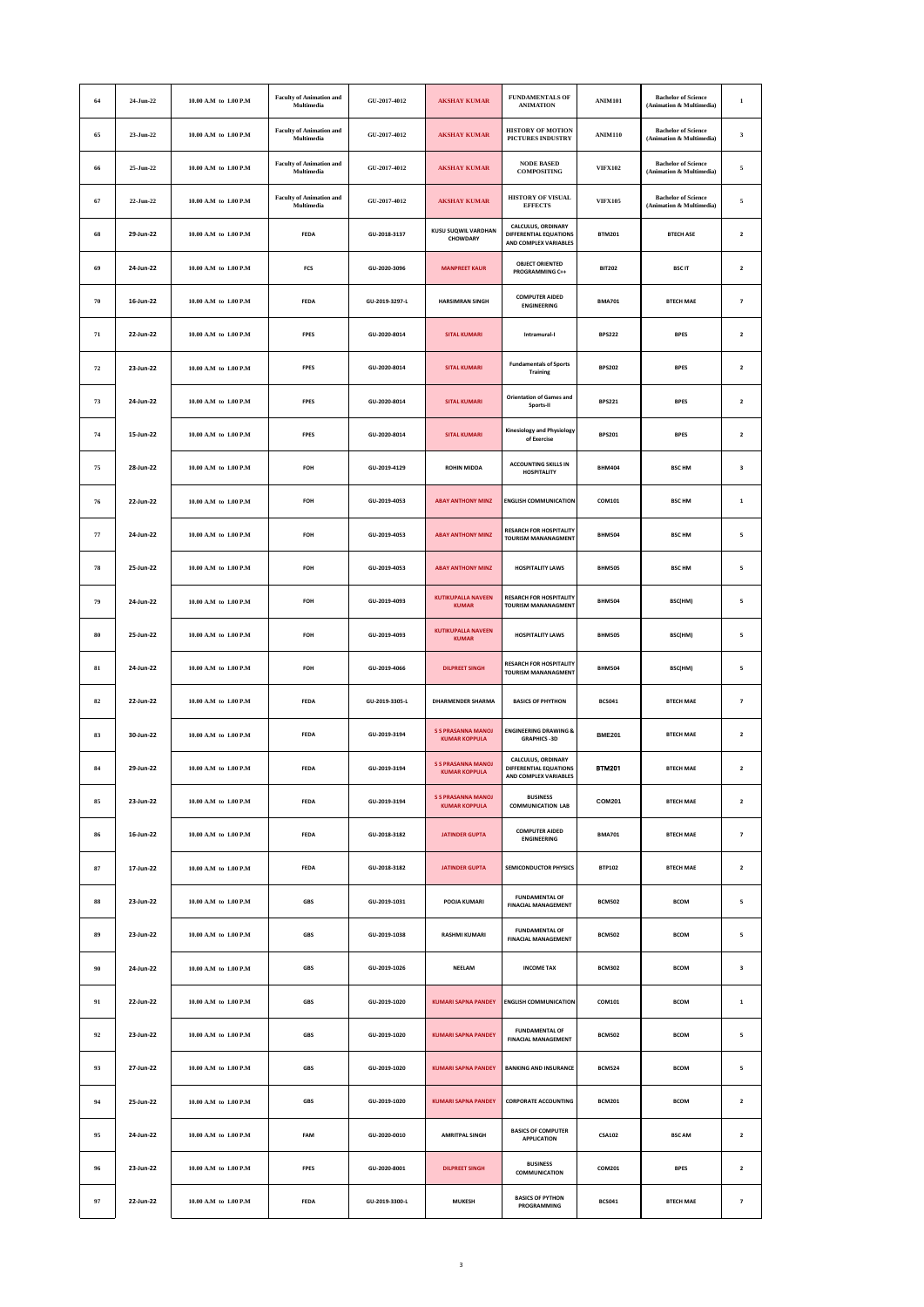| 98      | 24-Jun-22 | 10.00 A.M to 1.00 P.M     | FCS         | GU-2019-2130   | <b>NITISH SEHDEV</b>                          | PROGRAMMING IN PHP                                                           | <b>BCA502</b>  | <b>BCA</b>           | 5                       |
|---------|-----------|---------------------------|-------------|----------------|-----------------------------------------------|------------------------------------------------------------------------------|----------------|----------------------|-------------------------|
| 99      | 23-Jun-22 | 10.00 A.M to 1.00 P.M     | GBS         | GU-2019-1021   | <b>KUNWARPREET KAUR</b>                       | <b>FUNDAMENTAL OF</b><br><b>FINACIAL MANAGEMENT</b>                          | <b>BCM502</b>  | <b>BCOM</b>          | 5                       |
| 100     | 27-Jun-22 | 10.00 A.M to 1.00 P.M     | GBS         | GU-2019-1018   | <b>KARANPREET SINGH</b>                       | <b>BANKING AND INSURANCE</b>                                                 | <b>BCM524</b>  | <b>BCOM</b>          | 5                       |
| 101     | 24-Jun-22 | 10.00 A.M to 1.00 P.M     | GBS         | GU-2019-4106   | <b>NAVJOT SINGH</b>                           | <b>RESEARCH FOR</b><br><b>HOSPITALITY &amp; TOURISM</b><br><b>MANAGEMENT</b> | <b>BHM504</b>  | <b>BSC HM</b>        | 5                       |
| 102     | 25-Jun-22 | 10.00 A.M to 1.00 P.M     | GBS         | GU-2019-4106   | <b>NAVJOT SINGH</b>                           | <b>HOSPITALITY LAWS</b>                                                      | <b>BHM505</b>  | <b>BSC HM</b>        | 5                       |
| 103     | 21-Jun-22 | 10.00 A.M to 1.00 P.M     | GBS         | GU-2019-4106   | <b>NAVJOT SINGH</b>                           | <b>ART OF BAKING</b>                                                         | <b>BHM502</b>  | <b>BSC HM</b>        | 5                       |
| 104     | 28-Jun-22 | 10.00 A.M to 1.00 P.M     | FOH         | GU-2019-4111   | <b>KARAN CHUMBER</b>                          | <b>ACCOUNTING SKILLS IN</b><br><b>HOSPITALITY</b>                            | <b>BHM404</b>  | <b>BSC HM</b>        | 3                       |
| 105     | 22-Jun-22 | 10.00 A.M to 1.00 P.M     | GBS         | GU-2019-1098   | <b>SURAPANENI JASWANTH</b><br><b>CHOWDARY</b> | MANAGEMENT<br><b>ACCOUNTING</b>                                              | <b>BBA502</b>  | <b>BBA</b>           | 5                       |
| 106     | 23-Jun-22 | 10.00 A.M to 1.00 P.M     | GBS         | GU-2019-1098   | <b>SURAPANENI JASWANTH</b><br><b>CHOWDARY</b> | <b>INDUSTRIAL RELATION</b><br>AND LABOR LAW                                  | <b>BBA543</b>  | <b>BBA</b>           | 5                       |
| 107     | 17-Jun-22 | 10.00 A.M to 1.00 P.M     | <b>FEDA</b> | GU-2018-3193   | <b>PARISE ADHI NARAYANA</b><br><b>ROHITH</b>  | <b>SEMICONDUCTOR PHYSICS</b>                                                 | <b>BTP102</b>  | <b>BTECH MAE</b>     | $\overline{\mathbf{2}}$ |
| 108     | 29-Jun-22 | 10.00 A.M to 1.00 P.M     | FEDA        | GU-2018-3193   | PARISE ADHI NARAYANA<br><b>ROHITH</b>         | CALCULUS, ORDINARY<br>DIFFERENTIAL EQUATIONS<br>AND COMPLEX VARIABLES        | <b>BTM201</b>  | <b>BTECH MAE</b>     | $\mathbf 2$             |
| 109     | 22-Jun-22 | 10.00 A.M to 1.00 P.M     | GBS         | GU-2019-1012   | <b>HARMANJIT SINGH</b>                        | <b>HUMAN RESOURCE</b><br><b>MANAGEMENT</b>                                   | <b>BCM301</b>  | <b>BCOM</b>          | 3                       |
| 110     | 24-Jun-22 | 10.00 A.M to 1.00 P.M     | <b>GBS</b>  | GU-2019-1012   | <b>HARMANJIT SINGH</b>                        | <b>INCOME TAX LAW AND</b><br>PRACTICE                                        | <b>BCM302</b>  | <b>BCOM</b>          | 3                       |
| 111     | 25-Jun-22 | 10.00 A.M to 1.00 P.M     | GBS         | GU-2019-1012   | <b>HARMANJIT SINGH</b>                        | <b>BUSINESS MATHEMATICS</b>                                                  | <b>BCM402</b>  | <b>BCOM</b>          | $\pmb{4}$               |
| 112     | 23-Jun-22 | 10.00 A.M to 1.00 P.M     | GBS         | GU-2019-1012   | <b>HARMANJIT SINGH</b>                        | <b>FUNDAMENTALS OF</b><br><b>FINANCIAL MANAGEMENT</b>                        | <b>BCM502</b>  | <b>BCOM</b>          | 5                       |
| 113     | 22-Jun-22 | 10.00 A.M to 1.00 P.M     | <b>FEDA</b> | GU-2019-3329-L | <b>DAMANJOT SINGH</b>                         | <b>BASICS OF PYTHON</b><br>PROGRAMMING                                       | <b>BCS041</b>  | <b>BTECH RAE</b>     | $\overline{z}$          |
| 114     | 23-Jun-22 | 10.00 A.M to 1.00 P.M     | FEDA        | GU-2019-3329-L | <b>DAMANJOT SINGH</b>                         | <b>FLEXIBLE MANUFACTURING</b><br>SYSTEM                                      | <b>BRE745</b>  | <b>BTECH RAE</b>     | $\overline{\textbf{7}}$ |
| 115     | 24-Jun-22 | 10.00 A.M to 1.00 P.M     | FEDA        | GU-2019-3329-L | <b>DAMANJOT SINGH</b>                         | <b>HUMAN RESOURCE</b><br>MANAGEMENT                                          | <b>HRM001</b>  | <b>BTECH RAE</b>     | $\overline{\textbf{7}}$ |
| 116     | 25-Jun-22 | 10.00 A.M to 1.00 P.M     | <b>FEDA</b> | GU-2019-3329-L | <b>DAMANIOT SINGH</b>                         | <b>COMPUTER AIDED</b><br><b>MANUFACTURING</b>                                | <b>BRE701</b>  | <b>BTECH RAE</b>     | $\overline{\textbf{7}}$ |
| 117     | 27-Jun-22 | 10.00 A.M to 1.00 P.M     | FEDA        | GU-2019-3329-L | <b>DAMANJOT SINGH</b>                         | PRODUCT LIFECYCLE<br><b>MANAGEMENT</b>                                       | <b>BRE702</b>  | <b>BTECH RAE</b>     | $\overline{\textbf{7}}$ |
| 118     | 28-Jun-22 | 10.00 A.M to 1.00 P.M     | FEDA        | GU-2019-3329-L | <b>DAMANJOT SINGH</b>                         | <b>NON DESTRUCTIVE TESTING</b>                                               | <b>BRE741</b>  | <b>BTECH RAE</b>     | $\overline{\textbf{z}}$ |
| 119     | 22-Jun-22 | 10.00 A.M to 1.00 P.M     | <b>GBS</b>  | GU-2020-2180   | <b>KAMALJIT SINGH</b>                         | <b>MACRO ECONOMICS</b>                                                       | <b>BCM203</b>  | <b>BCOM</b>          | $\overline{\mathbf{2}}$ |
| 120     | 23-Jun-22 | 10.00 A.M to 1.00 P.M     | FCS         | GU-2019-2110   | <b>HARPREET</b>                               | <b>BUSINESS</b><br>COMMUNICATION                                             | COM201         | <b>BCA</b>           | $\mathbf{2}$            |
| $121\,$ | 24-Jun-22 | 10.00 A.M to 1.00 P.M     | FCS         | GU-2019-2110   | <b>HARPREET</b>                               | <b>MATHEMATIC OF</b><br><b>COMPUTER SCIENCE</b>                              | <b>BCA203</b>  | <b>BCA</b>           | $\mathbf{2}$            |
| 122     | 25-Jun-22 | 10.00 A.M to 1.00 P.M     | <b>FCS</b>  | GU-2019-2110   | <b>HARPREET</b>                               | PYTHON PROGRAMMING                                                           | <b>BCA505</b>  | <b>BCA</b>           | 5                       |
| 123     | 24-Jun-22 | 10.00 A.M to 1.00 P.M     | FCS         | GU-2019-2126   | <b>MANVEER KAUR</b>                           | PROGRAMMING IN PHP                                                           | <b>BCA502</b>  | <b>BCA</b>           | 5                       |
| 124     | 23-Jun-22 | $10.00$ A.M to $1.00$ P.M | FOH         | GU-2018-4157   | PALLVI BAWA                                   | <b>RESEARCH FOR</b><br><b>HOSPITALITY &amp; TOURISM</b><br><b>MANAGEMENT</b> | <b>BHM501</b>  | <b>BHMCT</b>         | 5                       |
| 125     | 24-Jun-22 | 10.00 A.M to 1.00 P.M     | FCS         | GU-2020-3156   | <b>VISHAL SHARMA</b>                          | <b>OBJECT ORIENTED</b><br>PROGRAMMING C++                                    | <b>BIT202</b>  | <b>BSCIT</b>         | $\overline{\mathbf{2}}$ |
| 126     | 30-Jun-22 | 10.00 A.M to 1.00 P.M     | FCS         | GU-2020-3156   | <b>VISHAL SHARMA</b>                          | <b>ENVIRONMENTAL STUDIES</b>                                                 | <b>ENS001</b>  | <b>BSCIT</b>         | $\mathbf{2}$            |
| 127     | 22-Jun-22 | 10.00 A.M to 1.00 P.M     | FAM         | GU-2020-0059   | <b>SUMIT JAGOTA</b>                           | <b>BASICS OF COMPUTER</b><br><b>APPLICATION</b>                              | <b>BAM201</b>  | <b>BSC ANIMATION</b> | $\mathbf{2}$            |
| 128     | 22-Jun-22 | 10.00 A.M to 1.00 P.M     | <b>FEDA</b> | GU-2020-4283   | <b>LOVEPREET KAUR</b>                         | <b>RESEARCH METHODOLOGY</b>                                                  | <b>RES1101</b> | MTECH (CE)           | $\mathbf 1$             |
| 129     | 23-Jun-22 | 10.00 A.M to 1.00 P.M     | GBS         | GU-2019-1016   | <b>KARAN KUMAR</b>                            | <b>FUNDAMENTAL OF</b><br><b>FINACIAL MANAGEMENT</b>                          | <b>BCM502</b>  | <b>BCOM</b>          | 5                       |
| 130     | 21-Jun-22 | 10.00 A.M to 1.00 P.M     | FOH         | GU-2018-4153   | <b>KARAN PURI</b>                             | <b>HUMAN RESOURCE</b><br>MANAGEMENT                                          | <b>BHM701</b>  | <b>BHMCT</b>         | $\overline{\textbf{7}}$ |
| 131     | 28-Jun-22 | 10.00 A.M to 1.00 P.M     | FOH         | GU-2019-4055   | <b>ABHISHEK KUMAR</b>                         | <b>ACCOUNTING SKILLS IN</b><br><b>HOSPITALITY</b>                            | <b>BHM404</b>  | <b>BSC HM</b>        | 3                       |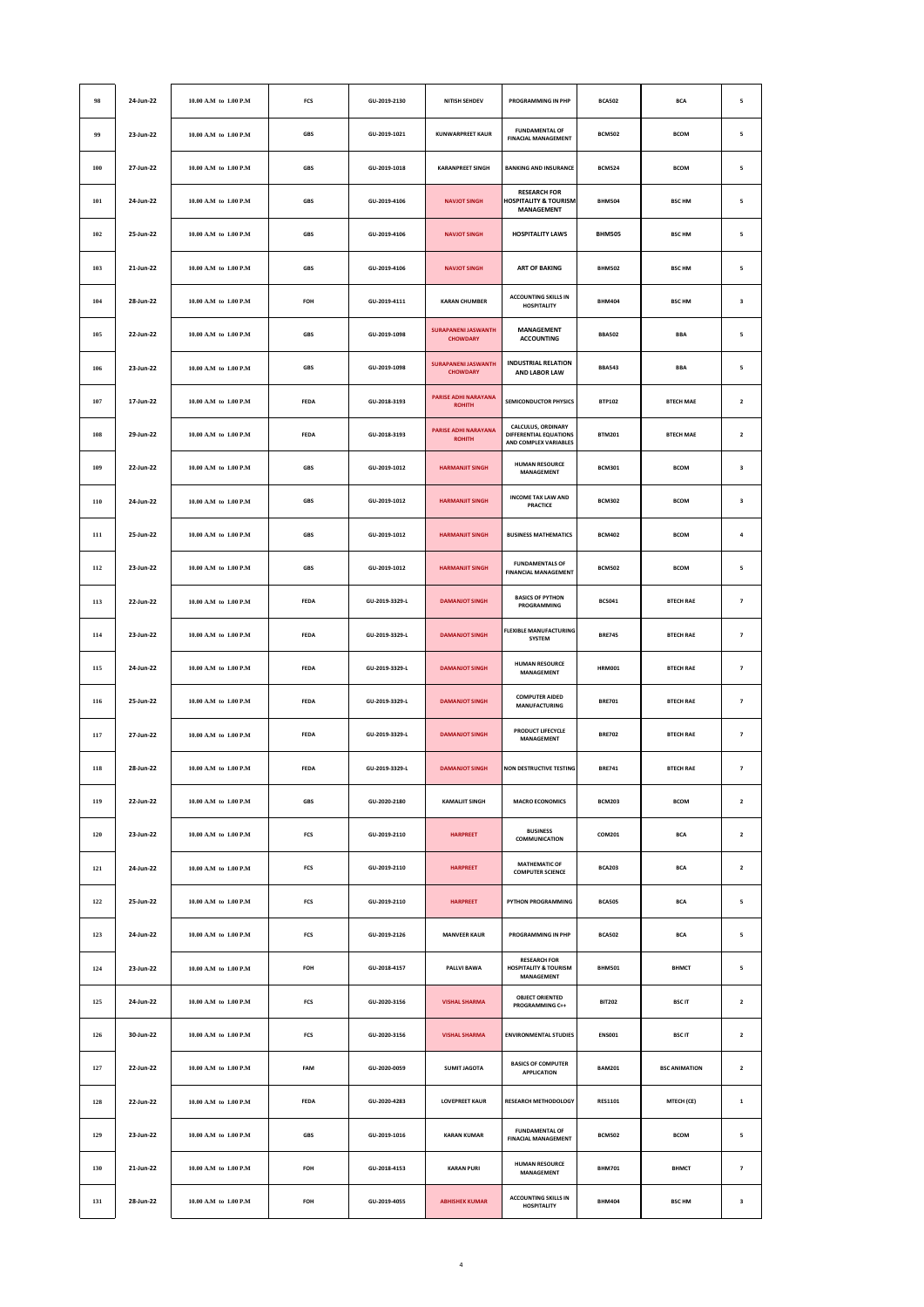| 132     | 16-Jun-22 | 10.00 A.M to 1.00 P.M     | <b>FEDA</b> | GU-2019-3321-L | <b>ROHIT KUMAR</b>        | <b>COMPUTER AIDED</b><br><b>ENGINEERING</b>                                         | <b>BMA701</b> | <b>BTECH MAE</b>  | $\overline{\phantom{a}}$ |
|---------|-----------|---------------------------|-------------|----------------|---------------------------|-------------------------------------------------------------------------------------|---------------|-------------------|--------------------------|
| 133     | 20-Jun-22 | 10.00 A.M to 1.00 P.M     | FOH         | GU-2018-4166   | <b>SUKHRAJ SINGH MAAN</b> | <b>ACCOMODATION AND</b><br>HOTEL FRONT OFFICE<br><b>OPERATION</b>                   | <b>BHM203</b> | <b>BHMCT</b>      | $\overline{\mathbf{2}}$  |
| 134     | 22-Jun-22 | 10.00 A.M to 1.00 P.M     | FOH         | GU-2018-4166   | <b>SUKHRAJ SINGH MAAN</b> | <b>ENVIROMENTAL SCIENCE</b>                                                         | <b>EVS001</b> | <b>BHMCT</b>      | $\mathbf{2}$             |
| 135     | 28-Jun-22 | 10.00 A.M to 1.00 P.M     | FOH         | GU-2018-4166   | <b>SUKHRAJ SINGH MAAN</b> | FOOD & BEVERAGE SERVICE<br><b>OPERATIONS</b>                                        | <b>BHM202</b> | <b>BHMCT</b>      | $\mathbf 2$              |
| 136     | 27-Jun-22 | $10.00$ A.M to $1.00$ P.M | FOH         | GU-2018-4166   | <b>SUKHRAJ SINGH MAAN</b> | <b>FOOD PRODUCTION</b><br><b>OPERATIONS</b>                                         | <b>BHM201</b> | <b>BHMCT</b>      | $\overline{\mathbf{2}}$  |
| 137     | 23-Jun-22 | 10.00 A.M to 1.00 P.M     | FOH         | GU-2018-4166   | <b>SUKHRAJ SINGH MAAN</b> | <b>BUSINESS</b><br>COMMUNICATION                                                    | COM201        | <b>BHMCT</b>      | $\overline{\mathbf{2}}$  |
| 138     | 24-Jun-22 | 10.00 A.M to 1.00 P.M     | FCS         | GU-2019-2102   | <b>CHAHAT GUPTA</b>       | <b>PROGRAMMING IN PHP</b>                                                           | <b>BCA502</b> | <b>BCA</b>        | 5                        |
| 139     | 24-Jun-22 | $10.00$ A.M to $1.00$ P.M | FCS         | GU-2019-2108   | <b>GURPREET</b>           | PROGRAMMING IN PHP                                                                  | <b>BCA502</b> | <b>BCA</b>        | 5                        |
| 140     | 22-Jun-22 | 10.00 A.M to 1.00 P.M     | FEDA        | GU-2019-3235   | <b>PRINCE PANDEY</b>      | <b>ANCIENT GREEK &amp;</b><br>MEDIEVAL PHILOSOPHY                                   | DOS001        | <b>BTECH CYSE</b> | 4                        |
| 141     | 22-Jun-22 | 10.00 A.M to 1.00 P.M     | <b>FEDA</b> | GU-2019-3136   | <b>RAJ SINGH</b>          | <b>ANCIENT GREEK &amp;</b><br><b>MEDIEVAL PHILOSOPHY</b>                            | DOS001        | <b>BTECH CYSE</b> | 4                        |
| 142     | 23-Jun-22 | 10.00 A.M to 1.00 P.M     | GBS         | GU-2019-1091   | <b>RUPIKA</b>             | <b>INCOME TAX LAW &amp;</b><br><b>PRACTICE</b>                                      | <b>BBA404</b> | <b>BBA</b>        | 4                        |
| 143     | 24-Jun-22 | 10.00 A.M to 1.00 P.M     | GBS         | GU-2019-1091   | <b>RUPIKA</b>             | <b>HUMAN RESOURCE</b><br>MANAGEMENT                                                 | <b>BBA402</b> | <b>BBA</b>        | $\pmb{4}$                |
| 144     | 25-Jun-22 | 10.00 A.M to 1.00 P.M     | <b>GBS</b>  | GU-2019-1091   | <b>RUPIKA</b>             | <b>INDIRECT TAX LAW</b>                                                             | <b>BBA501</b> | <b>BBA</b>        | 5                        |
| 145     | 24-Jun-22 | 10.00 A.M to 1.00 P.M     | GBS         | GU-2019-1030   | PIYUSH SHARMA             | <b>FINANCIAL MARKETS.</b><br><b>INSTITUTIONS &amp; FINANCIAL</b><br><b>SERVICES</b> | <b>BCM526</b> | <b>BCOM</b>       | 5                        |
| 146     | 23-Jun-22 | 10.00 A.M to 1.00 P.M     | GBS         | GU-2019-1030   | <b>PIYUSH SHARMA</b>      | <b>FUNDAMENTAL OF</b><br><b>FINANCIAL MANAGEMENT</b>                                | <b>BCM502</b> | <b>BCOM</b>       | 5                        |
| 147     | 27-Jun-22 | 10.00 A.M to 1.00 P.M     | <b>GBS</b>  | GU-2019-1030   | <b>PIYUSH SHARMA</b>      | <b>BANKING AND INSURANCE</b>                                                        | <b>BCM524</b> | <b>BCOM</b>       | 5                        |
| 148     | 23-Jun-22 | $10.00$ A.M to $1.00$ P.M | GBS         | GU-2019-1015   | <b>JATIN CHANDER</b>      | <b>FUNDAMENTAL OF</b><br><b>FINANCIAL MANAGEMENT</b>                                | <b>BCM502</b> | <b>BCOM</b>       | 5                        |
| 149     | 25-Jun-22 | 10.00 A.M to 1.00 P.M     | FCS         | GU-2019-2118   | <b>KAMALPREET KAUR</b>    | PYTHON PROGRAMMING                                                                  | <b>BCA505</b> | <b>BCA</b>        | 5                        |
| 150     | 17-Jun-22 | 10.00 A.M to 1.00 P.M     | FCS         | GU-2019-2118   | <b>KAMALPREET KAUR</b>    | <b>COMPUTER GRAPHICS</b>                                                            | <b>BCA508</b> | <b>BCA</b>        | 5                        |
| 151     | 24-Jun-22 | $10.00$ A.M to $1.00$ P.M | FCS         | GU-2019-2118   | <b>KAMALPREET KAUR</b>    | PROGRAMMING IN PHP                                                                  | <b>BCA502</b> | <b>BCA</b>        | 5                        |
| 152     | 17-Jun-22 | 10.00 A.M to 1.00 P.M     | FCS         | GU-2019-2143   | <b>SUMANPREET KAUR</b>    | <b>COMPUTER GRAPHICS</b>                                                            | <b>BCA508</b> | <b>BCA</b>        | 5                        |
| 153     | 24-Jun-22 | 10.00 A.M to 1.00 P.M     | FCS         | GU-2019-2143   | <b>SUMANPREET KAUR</b>    | PROGRAMMING IN PHP                                                                  | <b>BCA502</b> | <b>BCA</b>        | 5                        |
| 154     | 29-Jun-22 | $10.00$ A.M to $1.00$ P.M | FEDA        | GU-2020-4079   | <b>DAMAN KUMAR</b>        | CALCULUS, ORDINARY<br>DIFFERENTIAL EQUATIONS<br>AND COMPLEX VARIABLES               | <b>BTM201</b> | <b>BTECH RAE</b>  | $\mathbf 2$              |
| 155     | 25-Jun-22 | 10.00 A.M to 1.00 P.M     | FEDA        | GU-2019-3254   | <b>UDAY GROVER</b>        | <b>ENGINEERING DRAWING</b>                                                          | APD106        | <b>BOD</b>        | $\mathbf{2}$             |
| 156     | 22-Jun-22 | 10.00 A.M to 1.00 P.M     | <b>FEDA</b> | GU-2019-3319-L | <b>RAHUL KUMAR</b>        | <b>BASICS OF PYTHON</b><br>PROGRAMMING                                              | <b>BCS041</b> | <b>BTECH MAE</b>  | $\overline{\phantom{a}}$ |
| 157     | 24-Jun-22 | 10.00 A.M to 1.00 P.M     | FCS         | GU-2019-2107   | <b>GURCHARAN SHARMA</b>   | PROGRAMMING IN PHP                                                                  | <b>BCA502</b> | <b>BCA</b>        | 5                        |
| 158     | 23-Jun-22 | 10.00 A.M to 1.00 P.M     | FCS         | GU-2019-2128   | <b>NAVDEEP</b>            | <b>BUSINESS</b><br>COMMUNICATION                                                    | COM201        | <b>BCA</b>        | $\mathbf{2}$             |
| 159     | 22-Jun-22 | 10.00 A.M to 1.00 P.M     | <b>FEDA</b> | GU-2019-3296-L | <b>HARI OM CHOPRA</b>     | <b>BASICS OF PYTHON</b><br>PROGRAMMING                                              | <b>BCS041</b> | <b>BTECH MAE</b>  | $\overline{z}$           |
| 160     | 16-Jun-22 | $10.00$ A.M to $1.00$ P.M | <b>FEDA</b> | GU-2019-3296-L | <b>HARI OM CHOPRA</b>     | <b>COMPUTER AIDED</b><br><b>ENGINEERING</b>                                         | <b>BMA701</b> | <b>BTECH MAE</b>  | $\overline{\phantom{a}}$ |
| $161\,$ | 24-Jun-22 | 10.00 A.M to 1.00 P.M     | FEDA        | GU-2019-3296-L | <b>HARI OM CHOPRA</b>     | <b>HUMAN RESOURCE</b><br>MANAGEMENT                                                 | <b>HRM001</b> | <b>BTECH MAE</b>  | $\overline{\phantom{a}}$ |
| 162     | 24-Jun-22 | 10.00 A.M to 1.00 P.M     | FCS         | GU-2019-2142   | <b>SIMRANPREET KAUR</b>   | <b>PROGRAMMING IN PHP</b>                                                           | <b>BCA502</b> | <b>BCA</b>        | 5                        |
| 163     | 17-Jun-22 | $10.00$ A.M to $1.00$ P.M | FCS         | GU-2019-2142   | <b>SIMRANPREET KAUR</b>   | <b>COMPUTER GRAPHICS</b>                                                            | <b>BCA508</b> | <b>BCA</b>        | 5                        |
| 164     | 22-Jun-22 | 10.00 A.M to 1.00 P.M     | FAM         | GU-2019-0018   | <b>ANMOL SHARMA</b>       | <b>ENGLISH COMMUNICATION</b>                                                        | COM101        | <b>BSC AM</b>     | $\,$ 1                   |
| $165\,$ | 23-Jun-22 | 10.00 A.M to 1.00 P.M     | FAM         | GU-2019-0018   | <b>ANMOL SHARMA</b>       | ARCHITECTURE PRE VIZ MLT                                                            | <b>BAM304</b> | <b>BSC AM</b>     | 3                        |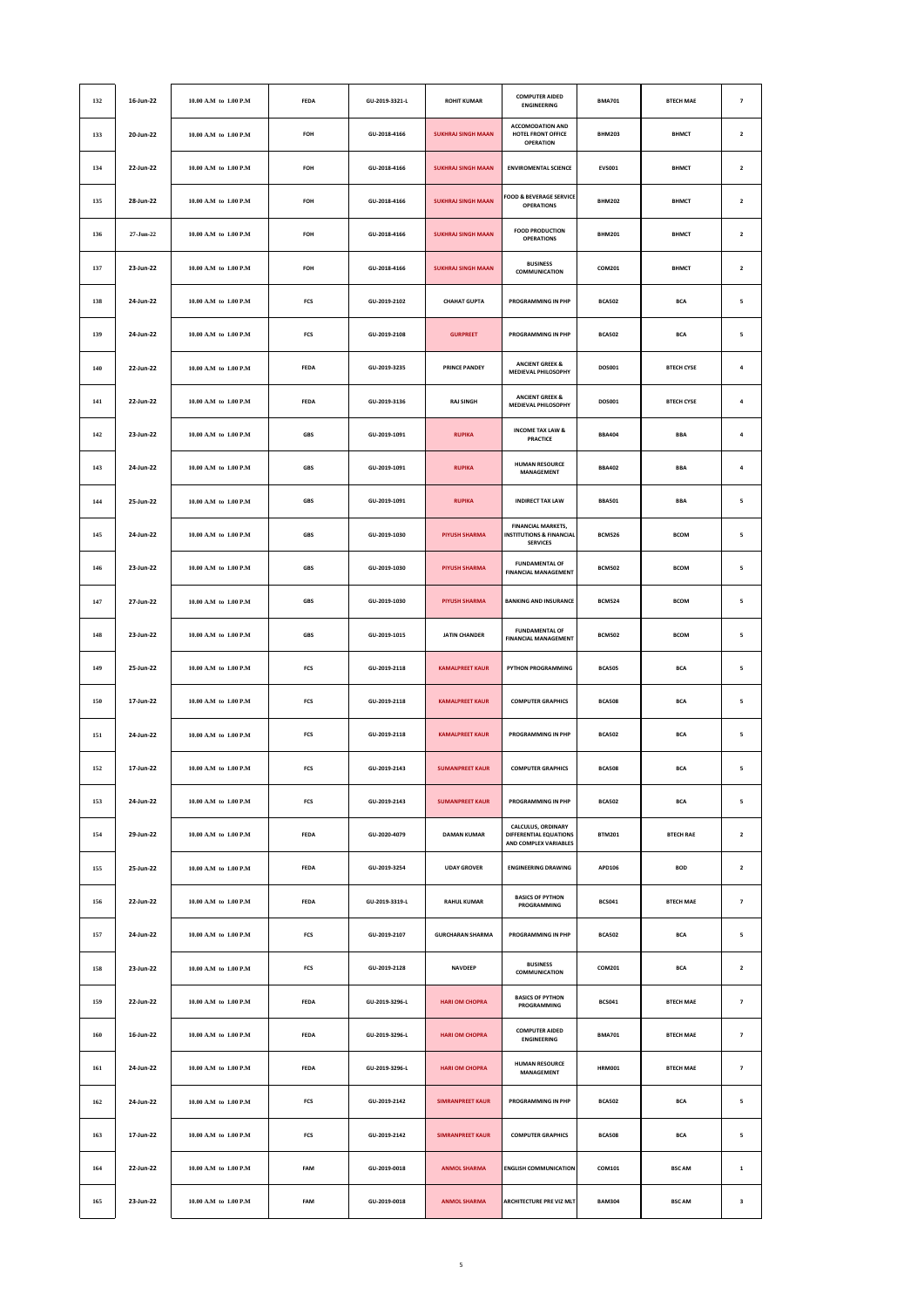| 166 | 24-Jun-22 | 10.00 A.M to 1.00 P.M     | FAM         | GU-2019-0018   | <b>ANMOL SHARMA</b>      | <b>ARCHITECTURE PRE VIZ LNR</b>                                              | <b>BAM403</b> | <b>BSC AM</b>    | $\pmb{4}$                |
|-----|-----------|---------------------------|-------------|----------------|--------------------------|------------------------------------------------------------------------------|---------------|------------------|--------------------------|
| 167 | 25-Jun-22 | 10.00 A.M to 1.00 P.M     | FAM         | GU-2019-0018   | <b>ANMOL SHARMA</b>      | <b>SOUND EDITING &amp; MIXING</b>                                            | <b>BAM406</b> | <b>BSC AM</b>    | $\overline{a}$           |
| 168 | 23-Jun-22 | 10.00 A.M to 1.00 P.M     | FCS         | GU-2019-2109   | <b>HARMANPREET SINGH</b> | <b>RDBMS</b>                                                                 | <b>BCA504</b> | <b>BCA</b>       | 5                        |
| 169 | 24-Jun-22 | 10.00 A.M to 1.00 P.M     | FCS         | GU-2019-2109   | <b>HARMANPREET SINGH</b> | PROGRAMMING IN PHP                                                           | <b>BCA502</b> | <b>BCA</b>       | 5                        |
| 170 | 17-Jun-22 | 10.00 A.M to 1.00 P.M     | FCS         | GU-2019-2109   | <b>HARMANPREET SINGH</b> | <b>COMPUTER GRAPHICS</b>                                                     | <b>BCA508</b> | <b>BCA</b>       | 5                        |
| 171 | 25-Jun-22 | 10.00 A.M to 1.00 P.M     | FCS         | GU-2019-2109   | <b>HARMANPREET SINGH</b> | <b>PYTHON PROGRAMMING</b>                                                    | <b>BCA505</b> | <b>BCA</b>       | 5                        |
| 172 | 25-Jun-22 | 10.00 A.M to 1.00 P.M     | FEDA        | GU-2018-3147   | <b>SOURAV KUMAR</b>      | <b>ENGINEERING DRAWING &amp;</b><br><b>GRAPHIC 2D</b>                        | <b>BME101</b> | <b>BTECH ASE</b> | $\,$ 1                   |
| 173 | 24-Jun-22 | 10.00 A.M to 1.00 P.M     | <b>FEDA</b> | GU-2018-3147   | <b>SOURAV KUMAR</b>      | <b>CALCULUS AND LINEAR</b><br><b>ALGEBRA</b>                                 | <b>BTM101</b> | <b>BTECH ASE</b> | $\,$ 1                   |
| 174 | 29-Jun-22 | 10.00 A.M to 1.00 P.M     | <b>FEDA</b> | GU-2018-3147   | <b>SOURAV KUMAR</b>      | CALCULUS, ORDINARY<br>DIFFERENTIAL EQUATIONS<br>AND COMPLEX VARIABLES        | <b>BTM201</b> | <b>BTECH ASE</b> | $\overline{\mathbf{c}}$  |
| 175 | 27-Jun-22 | 10.00 A.M to 1.00 P.M     | FEDA        | GU-2018-3147   | <b>SOURAV KUMAR</b>      | <b>TRANSFORMS DISCRETE</b><br><b>MATHEMATICS</b>                             | <b>BTM301</b> | <b>BTECH ASE</b> | $\pmb{4}$                |
| 176 | 28-Jun-22 | 10.00 A.M to 1.00 P.M     | <b>FEDA</b> | GU-2018-3147   | <b>SOURAV KUMAR</b>      | <b>AIRCRAFT DESIGN</b>                                                       | <b>BAE741</b> | <b>BTFCH ASE</b> | $\overline{\phantom{a}}$ |
| 177 | 29-Jun-22 | 10.00 A.M to 1.00 P.M     | FOH         | GU-2019-4074   | <b>GURJOBAN SINGH</b>    | <b>FOOD PRODUCTION</b><br><b>FOUNDATION</b>                                  | <b>BHM101</b> | <b>BSC HM</b>    | $\,$ 1                   |
| 178 | 22-Jun-22 | 10.00 A.M to 1.00 P.M     | FOH         | GU-2019-4074   | <b>GURJOBAN SINGH</b>    | <b>ENGLISH COMMUNICATION</b>                                                 | COM101        | <b>BSC HM</b>    | $\,$ 1                   |
| 179 | 27-Jun-22 | 10.00 A.M to 1.00 P.M     | FOH         | GU-2019-4074   | <b>GURJOBAN SINGH</b>    | <b>FOOD PRODUCTION</b><br><b>OPERATIONS</b>                                  | <b>BHM201</b> | <b>BSC HM</b>    | $\overline{2}$           |
| 180 | 20-Jun-22 | 10.00 A.M to 1.00 P.M     | FOH         | GU-2019-4074   | <b>GURJOBAN SINGH</b>    | <b>ACCOMODATION &amp; HOTEL</b><br><b>FRONT OFFICE</b>                       | <b>BHM203</b> | <b>BSC HM</b>    | $\overline{\mathbf{c}}$  |
| 181 | 30-Jun-22 | 10.00 A.M to 1.00 P.M     | FOH         | GU-2019-4074   | <b>GURJOBAN SINGH</b>    | <b>ENVIRONMENTAL STUDIES</b>                                                 | <b>ENS001</b> | <b>BSC HM</b>    | $\overline{\mathbf{c}}$  |
| 182 | 28-Jun-22 | 10.00 A.M to 1.00 P.M     | FOH         | GU-2019-4074   | <b>GURJOBAN SINGH</b>    | <b>ACCOUNTING SKILLS IN</b><br><b>HOSPITALITY</b>                            | <b>BHM404</b> | <b>BSC HM</b>    | 3                        |
| 183 | 24-Jun-22 | 10.00 A.M to 1.00 P.M     | FOH         | GU-2019-4074   | <b>GURJOBAN SINGH</b>    | <b>RESEARCH FOR</b><br><b>HOSPITALITY &amp; TOURISM</b><br><b>MANAGEMENT</b> | <b>BHM504</b> | <b>BSC HM</b>    | 5                        |
| 184 | 25-Jun-22 | 10.00 A.M to 1.00 P.M     | FOH         | GU-2019-4074   | <b>GURJOBAN SINGH</b>    | <b>HOSPITALITY LAWS</b>                                                      | <b>BHM505</b> | <b>BSC HM</b>    | 5                        |
| 185 | 20-Jun-22 | 10.00 A.M to 1.00 P.M     | <b>FEDA</b> | GU-2019-3308-L | <b>DINESH AHIR</b>       | <b>THERMODYNAMICS</b>                                                        | <b>BMA301</b> | <b>BTECH MAE</b> | 3                        |
| 186 | 21-Jun-22 | 10.00 A.M to 1.00 P.M     | <b>FEDA</b> | GU-2019-3308-L | <b>DINESH AHIR</b>       | <b>STRENGTH OF MATERIALS</b>                                                 | <b>BMA402</b> | <b>BTECH MAE</b> | $\pmb{4}$                |
| 187 | 23-Jun-22 | 10.00 A.M to 1.00 P.M     | FEDA        | GU-2019-3308-L | <b>DINESH AHIR</b>       | <b>IC ENGINE</b>                                                             | <b>BMA503</b> | <b>BTECH MAE</b> | 5                        |
| 188 | 24-Jun-22 | 10.00 A.M to 1.00 P.M     | <b>FEDA</b> | GU-2019-3308-L | <b>DINESH AHIR</b>       | <b>COMPUTER AIDED DESIGN-</b><br>Ш                                           | <b>BMA504</b> | <b>BTECH MAE</b> | 5                        |
| 189 | 25-Jun-22 | 10.00 A.M to 1.00 P.M     | <b>FEDA</b> | GU-2019-3308-L | <b>DINESH AHIR</b>       | <b>MANUFACTURING</b><br><b>PROCESSES</b>                                     | <b>BMA501</b> | <b>BTECH MAE</b> | 5                        |
| 190 | 22-Jun-22 | 10.00 A.M to 1.00 P.M     | FEDA        | GU-2019-3308-L | <b>DINESH AHIR</b>       | <b>BASICS OF PYTHON</b><br>PROGRAMMING                                       | <b>BCS041</b> | <b>BTECH MAE</b> | $\overline{\mathbf{z}}$  |
| 191 | 16-Jun-22 | 10.00 A.M to 1.00 P.M     | FEDA        | GU-2019-3308-L | <b>DINESH AHIR</b>       | <b>COMPUTER AIDED</b><br><b>ENGINEERING</b>                                  | <b>BMA701</b> | <b>BTECH MAE</b> | $\overline{\phantom{a}}$ |
| 192 | 17-Jun-22 | 10.00 A.M to 1.00 P.M     | <b>FEDA</b> | GU-2019-3308-L | <b>DINESH AHIR</b>       | <b>REFRIGERATION AND AIR</b><br><b>CONDITIONING</b>                          | <b>BMA844</b> | <b>BTECH MAE</b> | $\overline{\phantom{a}}$ |
| 193 | 23-Jun-22 | $10.00$ A.M to $1.00$ P.M | GBS         | GU-2019-1039   | <b>SAHIL KUMAR</b>       | <b>FUNDAMENTAL OF</b><br><b>FINANCIAL MANAGEMENT</b>                         | <b>BCM502</b> | <b>BCOM</b>      | 5                        |
| 194 | 21-Jun-22 | 10.00 A.M to 1.00 P.M     | FOH         | GU-2018-4151   | <b>JAI SEEDHAR</b>       | <b>HUMAN RESOURCE</b><br>MANAGEMENT                                          | <b>BHM701</b> | <b>BHMCT</b>     | $\overline{\phantom{a}}$ |
| 195 | 17-Jun-22 | 10.00 A.M to 1.00 P.M     | <b>FEDA</b> | GU-2018-3218   | <b>DDG LAXMAN KUMAR</b>  | <b>LINEAR INTEGRATED</b><br><b>CIRCUITS</b>                                  | <b>BEE747</b> | <b>BTECH MTE</b> | $\overline{z}$           |
| 196 | 24-Jun-22 | 10.00 A.M to 1.00 P.M     | FOH         | GU-2019-4051   | <b>BN NITHYANAND</b>     | TOURISM POLICY IN INDIA                                                      | <b>BAT506</b> | <b>BSC ATH</b>   | 5                        |
| 197 | 24-Jun-22 | 10.00 A.M to 1.00 P.M     | FOH         | GU-2019-4042   | <b>DANISHA SHEEMAR</b>   | TOURISM POLICY IN INDIA                                                      | <b>BAT506</b> | <b>BSC ATH</b>   | 5                        |
| 198 | 23-Jun-22 | 10.00 A.M to 1.00 P.M     | FAM         | GU-2019-0049   | SACHIN                   | <b>BUSINESS</b><br>COMMUNICATION                                             | COM201        | <b>BSC AM</b>    | $\overline{\mathbf{z}}$  |
| 199 | 22-Jun-22 | $10.00$ A.M to $1.00$ P.M | FOH         | GU-2021-5082   | <b>MANPREET KAUR</b>     | <b>ENGLISH COMMUNICATION</b>                                                 | COM101        | DHM              | $\mathbf 1$              |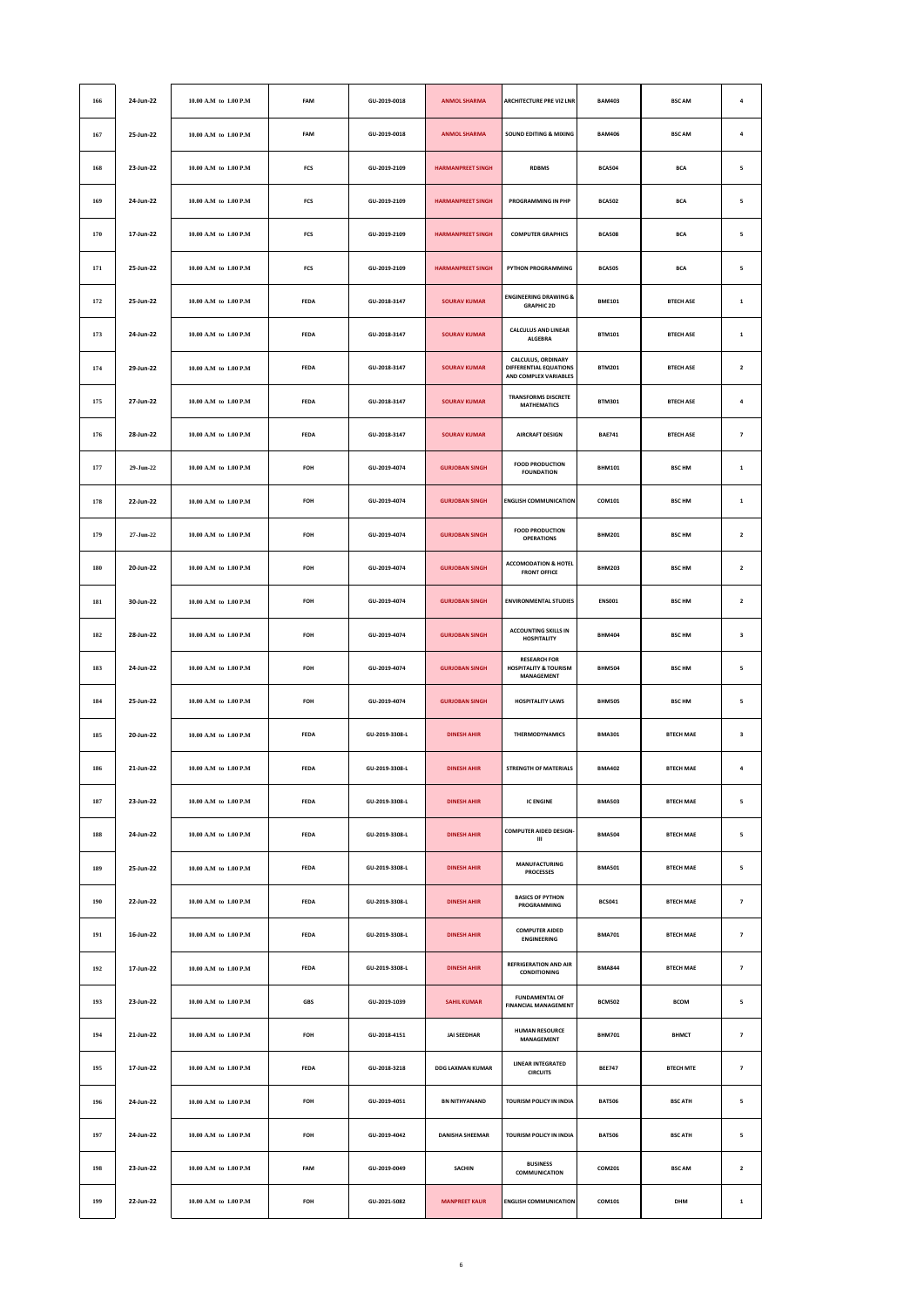| 200       | 22-Jun-22 | 10.00 A.M to 1.00 P.M       | FOH         | GU-2021-5080 | <b>GURPREET KAUR</b>                      | <b>ENGLISH COMMUNICATION</b>                                                       | COM101        | DHM              | $\mathbf 1$             |
|-----------|-----------|-----------------------------|-------------|--------------|-------------------------------------------|------------------------------------------------------------------------------------|---------------|------------------|-------------------------|
| 201       | 27-Jun-22 | 10.00 A.M to 1.00 P.M       | FOH         | GU-2021-5080 | <b>GURPREET KAUR</b>                      | <b>FOOD PRODUCTION</b>                                                             | <b>BHM201</b> | <b>DHM</b>       | $\mathbf 1$             |
| 202       | 30-Jun-22 | 10.00 A.M to 1.00 P.M       | FCS         | GU-2019-2020 | <b>ABHAY KUMAR</b>                        | <b>FUNDAMENTAL OF</b><br><b>MANAGEMENT &amp;</b><br><b>ORGANIZATION BEHAVIOR</b>   | <b>BBA101</b> | <b>BSCIT</b>     | $\mathbf 1$             |
| 203       | 29-Jun-22 | 10.00 A.M to 1.00 P.M       | FCS         | GU-2019-2020 | <b>ABHAY KUMAR</b>                        | PYTHON PROGRAMMING                                                                 | <b>BIT501</b> | <b>BSCIT</b>     | 5                       |
| 204       | 24-Jun-22 | 10.00 A.M to 1.00 P.M       | FCS         | GU-2019-2020 | <b>ABHAY KUMAR</b>                        | <b>CLOUD COMPUTING</b>                                                             | <b>BIT505</b> | <b>BSCIT</b>     | 5                       |
| 205       | 25-Jun-22 | 10.00 A.M to 1.00 P.M       | FCS         | GU-2019-2020 | <b>ABHAY KUMAR</b>                        | <b>RDBMS</b>                                                                       | <b>BIT507</b> | <b>BSCIT</b>     | 5                       |
| 206       | 23-Jun-22 | 10.00 A.M to 1.00 P.M       | FEDA        | GU-2020-5148 | YOGESH PAWAR                              | <b>BUSINESS</b><br>COMMUNICATION                                                   | COM201        | DIP ME CAD/CAM   | $\mathbf 2$             |
| 207       | 24-Jun-22 | 10.00 A.M to 1.00 P.M       | <b>FEDA</b> | GU-2020-5148 | YOGESH PAWAR                              | <b>FUNDAMENTAL OF</b><br><b>ELECTRONICS &amp; ELECTRICAL</b><br><b>ENGINEERING</b> | <b>DIP105</b> | DIP ME CAD/CAM   | $\mathbf{2}$            |
| 208       | 27-Jun-22 | 10.00 A.M to 1.00 P.M       | <b>FEDA</b> | GU-2020-5148 | YOGESH PAWAR                              | PHYSICS FOR ENGINEERING                                                            | <b>DPP101</b> | DIP ME CAD/CAM   | $\overline{\mathbf{2}}$ |
| 209       | 22-Jun-22 | 10.00 A.M to 1.00 P.M       | FEDA        | GU-2019-3147 | <b>SHAIK HANAN</b>                        | <b>ANCIENT GREEK &amp;</b><br>MEDIEVAL PHILOSOPHY                                  | DOS001        | <b>BTECH CSE</b> | $\pmb{4}$               |
| 210       | 22-Jun-22 | 10.00 A.M to 1.00 P.M       | <b>FEDA</b> | GU-2019-3151 | <b>SURE LEELA VARDHAN</b><br><b>KUMAR</b> | <b>ANCIENT GREEK &amp;</b><br>MEDIEVAL PHILOSOPHY                                  | <b>DOS001</b> | <b>BTECH CSE</b> | $\overline{\mathbf{a}}$ |
| $\bf 211$ | 24-Jun-22 | 10.00 A.M to 1.00 P.M       | FOH         | GU-2018-4162 | <b>RAGHUNANDAN SINGH</b>                  | <b>HOSPITALITY MARKETING</b>                                                       | <b>BHM603</b> | <b>BHMCT</b>     | 6                       |
| 212       | 22-Jun-22 | 10.00 A.M to 1.00 P.M       | FOH         | GU-2018-4162 | <b>RAGHUNANDAN SINGH</b>                  | <b>ROOM DIVISION</b><br>MANAGEMENT                                                 | <b>BHM706</b> | <b>BHMCT</b>     | $\overline{\textbf{7}}$ |
| 213       | 22-Jun-22 | 10.00 A.M to 1.00 P.M       | <b>FEDA</b> | GU-2019-3137 | <b>RAJAN</b>                              | <b>ANCIENT GREEK &amp;</b><br>MEDIEVAL PHILOSOPHY                                  | <b>DOS001</b> | <b>BTFCH CSF</b> | $\overline{a}$          |
| 214       | 22-Jun-22 | 10.00 A.M to 1.00 P.M       | <b>FEDA</b> | GU-2019-3139 | <b>RANJODH SINGH</b>                      | <b>ANCIENT GREEK &amp;</b><br><b>MEDIEVAL PHILOSOPHY</b>                           | <b>DOS001</b> | <b>BTECH CSE</b> | 4                       |
| 215       | 22-Jun-22 | 10.00 A.M to 1.00 P.M       | FEDA        | GU-2019-3104 | <b>BITTU KUMAR</b>                        | <b>ANCIENT GREEK &amp;</b><br><b>MEDIEVAL PHILOSOPHY</b>                           | DOS001        | <b>BTECH CSE</b> | $\pmb{4}$               |
| 216       | 25-Jun-22 | 10.00 A.M to 1.00 P.M       | FCS         | GU-2019-2023 | <b>AMANDEEP SINGH</b>                     | <b>RDBMS</b>                                                                       | <b>BIT507</b> | <b>BSCIT</b>     | 5                       |
| 217       | 29-Jun-22 | 10.00 A.M to 1.00 P.M       | FCS         | GU-2019-2023 | <b>AMANDEEP SINGH</b>                     | PYTHON PROGRAMMING                                                                 | <b>BIT501</b> | <b>BSCIT</b>     | 5                       |
| 218       | 29-Jun-22 | 10.00 A.M to 1.00 P.M       | FCS         | GU-2019-2047 | <b>JATIN</b>                              | PYTHON PROGRAMMING                                                                 | <b>BIT501</b> | <b>BSCIT</b>     | 5                       |
| 219       | 25-Jun-22 | $10.00$ A.M to $\,1.00$ P.M | FAM         | GU-2019-0021 | <b>ANURHAV</b>                            | <b>SOUND, EDITING &amp; MIXING</b>                                                 | <b>BAM406</b> | <b>BSC AM</b>    | $\pmb{4}$               |
| 220       | 22-Jun-22 | 10.00 A.M to 1.00 P.M       | <b>FEDA</b> | GU-2019-3106 | CHETAN                                    | <b>ANCIENT GREEK &amp;</b><br>MEDIEVAL PHILOSOPHY                                  | DOS001        | <b>BTECH CSE</b> | $\overline{\mathbf{a}}$ |
| 221       | 22-Jun-22 | 10.00 A.M to 1.00 P.M       | FEDA        | GU-2019-3150 | <b>SUKHPREET SINGH</b>                    | <b>ANCIENT GREEK &amp;</b><br><b>MEDIEVAL PHILOSOPHY</b>                           | DOS001        | <b>BTECH CSE</b> | $\pmb{4}$               |
| 222       | 22-Jun-22 | 10.00 A.M to 1.00 P.M       | FEDA        | GU-2019-3213 | <b>ANISH KUMAR SINGH</b>                  | <b>ANCIENT GREEK &amp;</b><br>MEDIEVAL PHILOSOPHY                                  | <b>DOS001</b> | <b>BTECH CSE</b> | $\pmb{4}$               |
| 223       | 22-Jun-22 | 10.00 A.M to 1.00 P.M       | <b>FEDA</b> | GU-2018-3172 | <b>GANDI PRABHU KUMAR</b>                 | <b>BASIC ELECTRICAL AND</b><br><b>ELECTRONICS ENGINEERING</b>                      | <b>BEE101</b> | <b>BTECH MAE</b> | $\overline{\mathbf{z}}$ |
| 224       | 24-Jun-22 | 10.00 A.M to 1.00 P.M       | FEDA        | GU-2018-3156 | YASHVINDER SINGH                          | ADVANCED STEEL<br><b>STRUCTURE DESIGN</b>                                          | <b>BCE741</b> | <b>BTECH CE</b>  | $\overline{\textbf{z}}$ |
| 225       | 25-Jun-22 | 10.00 A.M to 1.00 P.M       | FEDA        | GU-2018-3156 | YASHVINDER SINGH                          | <b>SOLAR ENERGY</b><br><b>UTILIZATION</b>                                          | <b>BME036</b> | <b>BTECH CE</b>  | $\overline{\textbf{7}}$ |
| 226       | 29-Jun-22 | 10.00 A.M to 1.00 P.M       | FCS         | GU-2019-2068 | <b>SAHIL KUMAR</b>                        | PYTHON PROGRAMMING                                                                 | <b>BIT501</b> | <b>BSCIT</b>     | 5                       |
| 227       | 24-Jun-22 | $10.00$ A.M to $1.00$ P.M   | $FCS$       | GU-2019-2068 | <b>SAHIL KUMAR</b>                        | <b>CLOUD COMPUTING</b>                                                             | <b>BIT505</b> | <b>BSCIT</b>     | 5                       |
| 228       | 25-Jun-22 | 10.00 A.M to 1.00 P.M       | FCS         | GU-2019-2068 | <b>SAHIL KUMAR</b>                        | <b>RDBMS</b>                                                                       | <b>BIT507</b> | <b>BSCIT</b>     | 5                       |
| 229       | 29-Jun-22 | 10.00 A.M to 1.00 P.M       | FCS         | GU-2019-2070 | <b>SAMEER SHARMA</b>                      | PYTHON PROGRAMMING                                                                 | <b>BIT501</b> | <b>BSCIT</b>     | 5                       |
| 230       | 24-Jun-22 | 10.00 A.M to 1.00 P.M       | FCS         | GU-2019-2070 | <b>SAMEER SHARMA</b>                      | <b>CLOUD COMPUTING</b>                                                             | <b>BIT505</b> | <b>BSCIT</b>     | 5                       |
| 231       | 25-Jun-22 | $10.00$ A.M to $1.00$ P.M   | FCS         | GU-2019-2070 | <b>SAMEER SHARMA</b>                      | <b>RDBMS</b>                                                                       | <b>BIT507</b> | <b>BSCIT</b>     | 5                       |
| 232       | 29-Jun-22 | 10.00 A.M to 1.00 P.M       | FCS         | GU-2019-2030 | <b>DILPREET SINGH</b>                     | PYTHON PROGRAMMING                                                                 | <b>BIT501</b> | <b>BSCIT</b>     | 5                       |
| 233       | 24-Jun-22 | $10.00$ A.M to $1.00$ P.M   | $FCS$       | GU-2019-2030 | <b>DILPREET SINGH</b>                     | <b>CLOUD COMPUTING</b>                                                             | <b>BIT505</b> | <b>BSCIT</b>     | 5                       |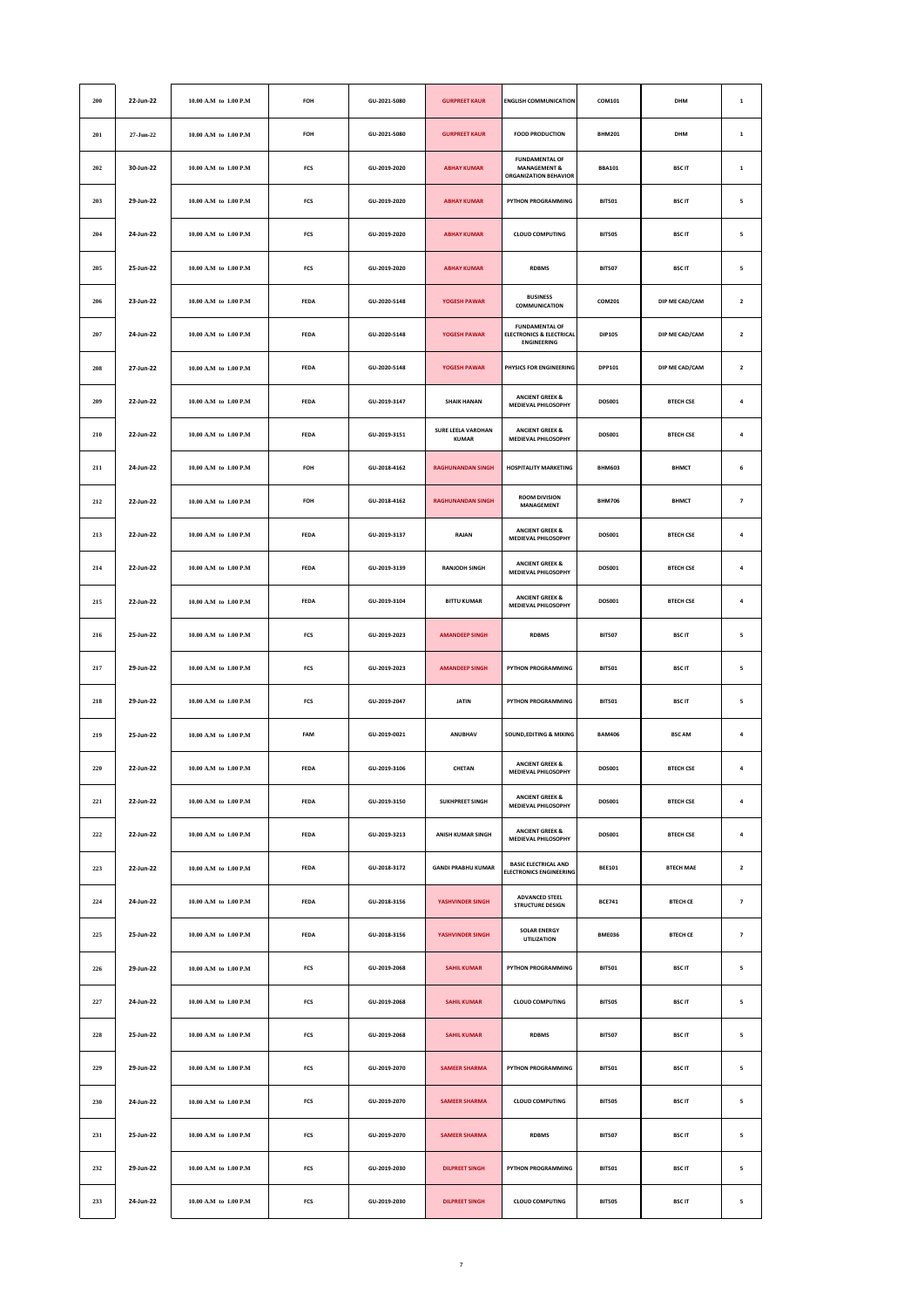| 234         | 28-Jun-22 | 10.00 A.M to 1.00 P.M     | FCS         | GU-2019-2030   | <b>DILPREET SINGH</b>                          | <b>MATLAB PROGRAMMING</b>                                             | <b>BIT503</b> | <b>BSCIT</b>     | 5                       |
|-------------|-----------|---------------------------|-------------|----------------|------------------------------------------------|-----------------------------------------------------------------------|---------------|------------------|-------------------------|
| 235         | 20-Jun-22 | 10.00 A.M to 1.00 P.M     | FEDA        | GU-2019-3323-L | <b>SAHIL</b>                                   | THERMODYNAMICS                                                        | <b>BMA301</b> | <b>BTECH MAE</b> | 3                       |
| 236         | 27-Jun-22 | 10.00 A.M to 1.00 P.M     | FEDA        | GU-2019-3323-L | <b>SAHIL</b>                                   | <b>TRANSFORMS DISCRETE</b><br><b>MATHEMATICS</b>                      | <b>BTM301</b> | <b>BTECH MAE</b> | 3                       |
| 237         | 22-Jun-22 | 10.00 A.M to 1.00 P.M     | <b>FEDA</b> | GU-2019-3323-L | <b>SAHIL</b>                                   | <b>BASICS OF PYTHON</b><br>PROGRAMMING                                | <b>BCS041</b> | <b>BTECH MAE</b> | $\overline{\textbf{z}}$ |
| 238         | 29-Jun-22 | 10.00 A.M to 1.00 P.M     | FEDA        | GU-2019-3323-L | <b>SAHIL</b>                                   | <b>COMPUTER AIDED</b><br><b>MANUFACTURING</b>                         | <b>BMA703</b> | <b>BTECH MAE</b> | $\overline{\textbf{z}}$ |
| 239         | 30-Jun-22 | 10.00 A.M to 1.00 P.M     | FEDA        | GU-2020-4233   | SAURAV                                         | <b>ENGINEERING DRAWING &amp;</b><br><b>GRAPHIC 3D</b>                 | <b>BME201</b> | <b>BTECH MAE</b> | $\mathbf{2}$            |
| 240         | 29-Jun-22 | 10.00 A.M to 1.00 P.M     | FCS         | GU-2019-2046   | <b>JATIN</b>                                   | PYTHON PROGRAMMING                                                    | <b>BIT501</b> | <b>BSCIT</b>     | 5                       |
| 241         | 23-Jun-22 | 10.00 A.M to 1.00 P.M     | FCS         | GU-2019-2046   | <b>JATIN</b>                                   | <b>BUSINESS</b><br>COMMUNICATION                                      | COM201        | <b>BSCIT</b>     | $\mathbf 2$             |
| ${\bf 242}$ | 16-Jun-22 | 10.00 A.M to 1.00 P.M     | FEDA        | GU-2018-3131   | <b>DAMANPREET</b>                              | <b>PROJECT SYNOPSIS</b>                                               | <b>BAE600</b> | <b>BTECH ASE</b> | 6                       |
| 243         | 22-Jun-22 | 10.00 A.M to 1.00 P.M     | <b>FEDA</b> | GU-2019-3109   | <b>D.TEJA VIVEK</b>                            | <b>ANCIENT GREEK &amp;</b><br><b>MEDIEVAL PHILOSOPHY</b>              | DOS001        | <b>BTECH CSE</b> | 4                       |
| 244         | 22-Jun-22 | 10.00 A.M to 1.00 P.M     | FEDA        | GU-2019-3107   | DEEPANSHU LUTHRA                               | <b>ANCIENT GREEK &amp;</b><br><b>MEDIEVAL PHILOSOPHY</b>              | DOS001        | <b>BTECH CSE</b> | $\pmb{4}$               |
| 245         | 24-Jun-22 | 10.00 A.M to 1.00 P.M     | FAM         | GU-2020-4370   | <b>GOURAV SINGH</b>                            | <b>BASICS OF COMPUTER</b><br><b>APPLICATION</b>                       | <b>CSA012</b> | <b>BSC AM</b>    | $\mathbf 2$             |
| 246         | 22-Jun-22 | 10.00 A.M to 1.00 P.M     | <b>FEDA</b> | GU-2019-3108   | <b>D.TIRUMALA VARA</b><br>PRASADA RAO          | <b>ANCIENT GREEK &amp;</b><br>MEDIEVAL PHILOSOPHY                     | <b>DOS001</b> | <b>BTECH CSE</b> | $\overline{a}$          |
| 247         | 22-Jun-22 | 10.00 A.M to 1.00 P.M     | FEDA        | GU-2019-3124   | <b>K.NAGA VENKATA SAI</b><br><b>KUMAR</b>      | <b>ANCIENT GREEK &amp;</b><br><b>MEDIEVAL PHILOSOPHY</b>              | DOS001        | <b>BTECH CSE</b> | $\pmb{4}$               |
| 248         | 22-Jun-22 | 10.00 A.M to 1.00 P.M     | FEDA        | GU-2019-3152   | <b>T.SAI TEJA</b>                              | <b>ANCIENT GREEK &amp;</b><br>MEDIEVAL PHILOSOPHY                     | DOS001        | <b>BTECH CSE</b> | $\pmb{4}$               |
| 249         | 22-Jun-22 | 10.00 A.M to 1.00 P.M     | FCS         | GU-2020-3177   | <b>AKRITI</b>                                  | <b>DIGITAL MARKETING</b>                                              | <b>BIT205</b> | <b>BSCIT</b>     | $\mathbf{2}$            |
| 250         | 23-Jun-22 | 10.00 A.M to 1.00 P.M     | FCS         | GU-2020-3177   | <b>AKRITI</b>                                  | <b>BUSINESS</b><br>COMMUNICATION                                      | COM201        | <b>BSCIT</b>     | $\mathbf 2$             |
| $251\,$     | 29-Jun-22 | 10.00 A.M to 1.00 P.M     | FCS         | GU-2019-2031   | <b>DURGESH PARSAD</b>                          | PYTHON PROGRAMMING                                                    | <b>BIT501</b> | <b>BSCIT</b>     | 5                       |
| 252         | 30-Jun-22 | 10.00 A.M to 1.00 P.M     | FCS         | GU-2019-2031   | <b>DURGESH PARSAD</b>                          | <b>FUNDAMENTAL OF</b><br><b>MANAGEMENT</b>                            | <b>BBA101</b> | <b>BSCIT</b>     | $\mathbf 1$             |
| 253         | 24-Jun-22 | 10.00 A.M to 1.00 P.M     | FAM         | GU-2019-0017   | <b>AMANJIT SINGH</b>                           | <b>BASICS OF COMPUTER</b><br><b>APPLICATION</b>                       | <b>CSA012</b> | <b>BSC AM</b>    | $\mathbf 2$             |
| 254         | 30-Jun-22 | 10.00 A.M to 1.00 P.M     | FEDA        | GU-2018-3225   | <b>MEHUL SHARMA</b>                            | <b>ENGINEERING DRAWING &amp;</b><br><b>GRAPHICS 3D</b>                | <b>BME201</b> | <b>BTECH RAE</b> | $\mathbf{2}$            |
| 255         | 22-Jun-22 | 10.00 A.M to 1.00 P.M     | <b>FEDA</b> | GU-2019-3154   | <b>V. VENKATA SARATH</b><br><b>KUMAR REDDY</b> | <b>ANCIENT GREEK &amp;</b><br>MEDIEVAL PHILOSOPHY                     | <b>DOS001</b> | <b>BTECH CSE</b> | $\pmb{4}$               |
| 256         | 22-Jun-22 | $10.00$ A.M to $1.00$ P.M | FEDA        | GU-2019-3110   | <b>G.VENKATA KRISHNA VAMSI</b>                 | <b>ANCIENT GREEK &amp;</b><br><b>MEDIEVAL PHILOSOPHY</b>              | DOS001        | <b>BTECH CSE</b> | $\pmb{4}$               |
| 257         | 22-Jun-22 | 10.00 A.M to 1.00 P.M     | FEDA        | GU-2019-3102   | <b>B.DHANUSH KUMAR</b>                         | <b>ANCIENT GREEK &amp;</b><br>MEDIEVAL PHILOSOPHY                     | DOS001        | <b>BTECH CSE</b> | $\pmb{4}$               |
| 258         | 23-Jun-22 | 10.00 A.M to 1.00 P.M     | FOH         | GU-2019-4145   | <b>TUNTUN KUMAR</b>                            | <b>BUSINESS</b><br>COMMUNICATION                                      | COM201        | <b>BSC HM</b>    | $\overline{\mathbf{2}}$ |
| 259         | 28-Jun-22 | 10.00 A.M to 1.00 P.M     | FOH         | GU-2019-4145   | <b>TUNTUN KUMAR</b>                            | <b>ACCOUNTING SKILLS IN</b><br><b>HOSPITALITY</b>                     | <b>BHM404</b> | <b>BSC HM</b>    | 3                       |
| 260         | 21-Jun-22 | 10.00 A.M to 1.00 P.M     | FOH         | GU-2019-4145   | <b>TUNTUN KUMAR</b>                            | <b>ART OF BAKING</b>                                                  | <b>BHM502</b> | <b>BSC HM</b>    | 5                       |
| 261         | 28-Jun-22 | 10.00 A.M to 1.00 P.M     | FOH         | GU-2019-4121   | <b>RAHUL KUMAR SINGH</b>                       | <b>ACCOUNTING SKILLS IN</b><br><b>HOSPITALITY</b>                     | <b>BHM404</b> | <b>BSC HM</b>    | 3                       |
| 262         | 21-Jun-22 | 10.00 A.M to 1.00 P.M     | FOH         | GU-2019-4121   | <b>RAHUL KUMAR SINGH</b>                       | <b>ART OF BAKING</b>                                                  | <b>BHM502</b> | <b>BSC HM</b>    | 5                       |
| 263         | 24-Jun-22 | 10.00 A.M to 1.00 P.M     | FOH         | GU-2019-4121   | <b>RAHUL KUMAR SINGH</b>                       | <b>RESEARCH FOR</b><br><b>HOSPITALITY &amp; TOURISM</b><br>MANAGEMENT | <b>BHM504</b> | <b>BSC HM</b>    | 5                       |
| 264         | 24-Jun-22 | 10.00 A.M to 1.00 P.M     | FOH         | GU-2019-4123   | <b>RAMBABU KUMAR</b>                           | <b>RESEARCH FOR</b><br><b>HOSPITALITY &amp; TOURISM</b><br>MANAGEMENT | <b>BHM504</b> | <b>BSC HM</b>    | 5                       |
| 265         | 22-Jun-22 | 10.00 A.M to 1.00 P.M     | <b>FEDA</b> | GU-2019-3155   | Y.VISHNU TEJA                                  | <b>ANCIENT GREEK &amp;</b><br>MEDIEVAL PHILOSOPHY                     | DOS001        | <b>BTECH CSE</b> | 4                       |
| 266         | 22-Jun-22 | 10.00 A.M to 1.00 P.M     | FEDA        | GU-2019-3134   | PARSELLA RANADEV                               | <b>ANCIENT GREEK &amp;</b><br>MEDIEVAL PHILOSOPHY                     | DOS001        | <b>BTECH CSE</b> | $\pmb{4}$               |
| 267         | 29-Jun-22 | 10.00 A.M to 1.00 P.M     | FCS         | GU-2019-2045   | <b>JASKARAN SINGH</b>                          | PYTHON PROGRAMMING                                                    | <b>BIT501</b> | <b>BSCIT</b>     | 5                       |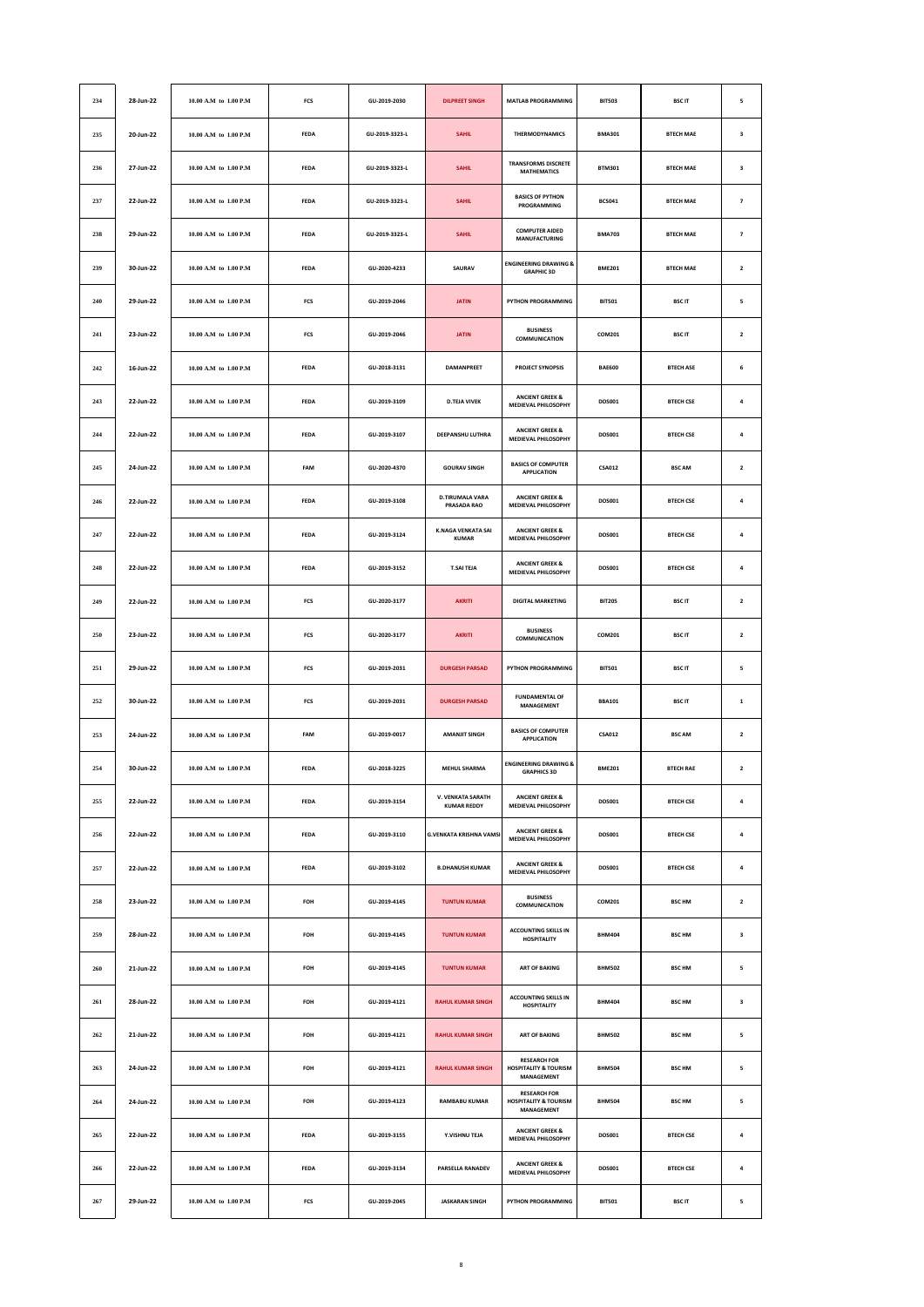| 268         | 22-Jun-22 | 10.00 A.M to 1.00 P.M     | <b>FEDA</b> | GU-2019-3105 | <b>CHANDU NARESH</b>      | <b>ANCIENT GREEK &amp;</b><br><b>MEDIEVAL PHILOSOPHY</b>                         | DOS001        | <b>BTFCH CSF</b> | 4                       |
|-------------|-----------|---------------------------|-------------|--------------|---------------------------|----------------------------------------------------------------------------------|---------------|------------------|-------------------------|
| 269         | 30-Jun-22 | 10.00 A.M to 1.00 P.M     | <b>FEDA</b> | GU-2019-3105 | <b>CHANDU NARESH</b>      | <b>ENGINEERING DRAWING</b><br>AND GRAPHICS 3D                                    | <b>BME201</b> | <b>BTECH CSE</b> | $\overline{\mathbf{2}}$ |
| 270         | 22-Jun-22 | 10.00 A.M to 1.00 P.M     | FEDA        | GU-2019-3169 | <b>ANKIT KUMAR BHARTI</b> | <b>BASIC ELECTRICAL AND</b><br><b>ELECTRONICS ENGINEERING</b>                    | <b>BEE101</b> | <b>BTECH MAE</b> | $\overline{\mathbf{2}}$ |
| 271         | 30-Jun-22 | 10.00 A.M to 1.00 P.M     | <b>FEDA</b> | GU-2018-3258 | <b>KVSS SANTOSH KUMAR</b> | <b>ENGINEERING DRAWING</b><br>AND GRAPHICS 3D                                    | <b>BME201</b> | <b>BTFCH CSF</b> | $\overline{\mathbf{2}}$ |
| 272         | 22-Jun-22 | 10.00 A.M to 1.00 P.M     | <b>FEDA</b> | GU-2019-3114 | <b>HARMINDER SINGH</b>    | <b>ANCIENT GREEK &amp;</b><br><b>MEDIEVAL PHILOSOPHY</b>                         | DOS001        | <b>BTECH CSE</b> | 4                       |
| 273         | 23-Jun-22 | 10.00 A.M to 1.00 P.M     | FOH         | GU-2019-4167 | <b>RITIK GULERIA</b>      | <b>BUSINESS</b><br>COMMUNICATION                                                 | COM201        | <b>BHMCT</b>     | $\overline{\mathbf{2}}$ |
| 274         | 23-Jun-22 | 10.00 A.M to 1.00 P.M     | FCS         | GU-2019-2078 | <b>SONU SINGH</b>         | <b>BUSINESS</b><br>COMMUNICATION                                                 | COM201        | <b>BSCIT</b>     | $\overline{\mathbf{2}}$ |
| 275         | 30-Jun-22 | 10.00 A.M to 1.00 P.M     | FCS         | GU-2019-2078 | <b>SONU SINGH</b>         | <b>FUNDAMENTAL OF</b><br><b>MANAGEMENT &amp;</b><br><b>ORGANIZATION BEHAVIOR</b> | <b>BBA101</b> | <b>BSCIT</b>     | $\,$ 1                  |
| 276         | 22-Jun-22 | 10.00 A.M to 1.00 P.M     | FCS         | GU-2019-2078 | <b>SONU SINGH</b>         | <b>ENGLISH COMMUNICATION</b>                                                     | COM101        | <b>BSCIT</b>     | $\,$ 1                  |
| 277         | 29-Jun-22 | $10.00$ A.M to $1.00$ P.M | FCS         | GU-2019-2078 | <b>SONU SINGH</b>         | <b>COMPUTER SYSTEM</b><br><b>ARCHITECTURE</b>                                    | <b>BIT302</b> | <b>BSCIT</b>     | 3                       |
| 278         | 24-Jun-22 | 10.00 A.M to 1.00 P.M     | FOH         | GU-2019-4094 | LABH JAMWAL               | <b>RESEARCH FOR</b><br><b>HOSPITALITY &amp; TOURISM</b><br>MANAGEMENT            | <b>BHM504</b> | <b>BSC HM</b>    | 5                       |
| 279         | 21-Jun-22 | 10.00 A.M to 1.00 P.M     | FOH         | GU-2019-4094 | LABH JAMWAL               | <b>ART OF BAKING</b>                                                             | <b>BHM502</b> | <b>BSC HM</b>    | 5                       |
| 280         | 29-Jun-22 | 10.00 A.M to 1.00 P.M     | FOH         | GU-2019-4107 | <b>NITESH SHARMA</b>      | <b>FOOD PRODUCTION</b><br><b>FOUNDATION</b>                                      | <b>BHM101</b> | <b>BSC HM</b>    | $\mathbf 1$             |
| 281         | 21-Jun-22 | 10.00 A.M to 1.00 P.M     | FOH         | GU-2019-4107 | <b>NITESH SHARMA</b>      | <b>ART OF BAKING</b>                                                             | <b>BHM502</b> | <b>BSC HM</b>    | 5                       |
| 282         | 24-Jun-22 | 10.00 A.M to 1.00 P.M     | FOH         | GU-2019-4107 | <b>NITESH SHARMA</b>      | <b>RESEARCH FOR</b><br><b>HOSPITALITY &amp; TOURISM</b><br>MANAGEMENT            | <b>BHM504</b> | <b>BSC HM</b>    | 5                       |
| 283         | 25-Jun-22 | 10.00 A.M to 1.00 P.M     | FOH         | GU-2019-4107 | <b>NITESH SHARMA</b>      | <b>HOSPITALITY LAWS</b>                                                          | <b>BHM505</b> | <b>BSC HM</b>    | 5                       |
| 284         | 24-Jun-22 | 10.00 A.M to 1.00 P.M     | <b>FEDA</b> | GU-2019-3153 | <b>V.SAI ARJUN</b>        | <b>ENGINEERING CHEMISTRY</b>                                                     | <b>BTC101</b> | <b>BTECH CSE</b> | $\mathbf 2$             |
| 285         | 22-Jun-22 | 10.00 A.M to 1.00 P.M     | FEDA        | GU-2019-3153 | <b>V.SAI ARJUN</b>        | <b>ANCIENT GREEK &amp;</b><br><b>MEDIEVAL PHILOSOPHY</b>                         | DOS001        | <b>BTECH CSE</b> | 4                       |
| 286         | 29-Jun-22 | 10.00 A.M to 1.00 P.M     | FCS         | GU-2019-2084 | <b>VICKY KUMAR</b>        | PYTHON PROGRAMMING                                                               | <b>BIT501</b> | <b>BSCIT</b>     | 5                       |
| 287         | 30-Jun-22 | 10.00 A.M to 1.00 P.M     | FCS         | GU-2019-2084 | <b>VICKY KUMAR</b>        | <b>FUNDAMENTAL OF</b><br>MANAGEMENT                                              | <b>BBA101</b> | <b>BSCIT</b>     | $\,$ 1                  |
| 288         | 24-Jun-22 | 10.00 A.M to 1.00 P.M     | FCS         | GU-2019-2084 | <b>VICKY KUMAR</b>        | PROGRAMMING IN C++                                                               | <b>BIT202</b> | <b>BSCIT</b>     | $\overline{\mathbf{2}}$ |
| 289         | 23-Jun-22 | 10.00 A.M to 1.00 P.M     | FCS         | GU-2019-2084 | <b>VICKY KUMAR</b>        | <b>BUSINESS</b><br>COMMUNICATION                                                 | COM201        | <b>BSCIT</b>     | $\mathbf{2}$            |
| 290         | 28-Jun-22 | 10.00 A.M to 1.00 P.M     | FCS         | GU-2019-2084 | <b>VICKY KUMAR</b>        | <b>DISCRETE MATHEMATICS</b>                                                      | <b>BIT203</b> | <b>BSCIT</b>     | $\overline{\mathbf{z}}$ |
| 291         | 27-Jun-22 | 10.00 A.M to 1.00 P.M     | FCS         | GU-2019-2084 | <b>VICKY KUMAR</b>        | <b>OPERATING SYSTEM</b>                                                          | <b>BIT201</b> | <b>BSCIT</b>     | $\overline{\mathbf{2}}$ |
| ${\bf 292}$ | 25-Jun-22 | 10.00 A.M to 1.00 P.M     | FCS         | GU-2019-2084 | <b>VICKY KUMAR</b>        | <b>JAVA PROGRAMMING</b>                                                          | <b>BIT303</b> | <b>BSCIT</b>     | $\mathbf 3$             |
| 293         | 17-Jun-22 | 10.00 A.M to 1.00 P.M     | FAM         | GU-2019-0019 | <b>ANMOL SINGH</b>        | <b>FUNDAMENTAL OF</b><br><b>ANIMATION</b>                                        | <b>BAM101</b> | <b>BSC AM</b>    | $\mathbf{1}$            |
| 294         | 22-Jun-22 | $10.00$ A.M to $1.00$ P.M | FAM         | GU-2019-0019 | <b>ANMOL SINGH</b>        | <b>ENGLISH COMMUNICATION</b>                                                     | COM101        | <b>BSC AM</b>    | $\mathbf 1$             |
| 295         | 20-Jun-22 | 10.00 A.M to 1.00 P.M     | FAM         | GU-2019-0019 | <b>ANMOL SINGH</b>        | <b>DIGITAL ILLUSTRATION &amp;</b><br><b>IMAGE PROCESSING</b>                     | <b>BAM102</b> | <b>BSC AM</b>    | $\,$ 1                  |
| 296         | 24-Jun-22 | 10.00 A.M to 1.00 P.M     | FAM         | GU-2019-0019 | <b>ANMOL SINGH</b>        | <b>BASICS OF COMPUTER</b><br><b>APPLICATION</b>                                  | <b>CSA012</b> | <b>BSC AM</b>    | $\mathbf{2}$            |
| 297         | 23-Jun-22 | $10.00$ A.M to $1.00$ P.M | FAM         | GU-2019-0019 | <b>ANMOL SINGH</b>        | <b>ARCHITECTURE PRE VIZ</b><br><b>MODELLING &amp; TEXTURING</b>                  | <b>BAM304</b> | <b>BSC AM</b>    | 3                       |
| 298         | 25-Jun-22 | 10.00 A.M to 1.00 P.M     | FAM         | GU-2019-0019 | <b>ANMOL SINGH</b>        | <b>SOUND EDITING &amp; MIXING</b>                                                | <b>BAM406</b> | <b>BSC AM</b>    | $\pmb{4}$               |
| 299         | 28-Jun-22 | 10.00 A.M to 1.00 P.M     | FAM         | GU-2019-0019 | <b>ANMOL SINGH</b>        | <b>3D ANIMATION</b>                                                              | <b>BAM401</b> | <b>BSC AM</b>    | $\pmb{4}$               |
| 300         | 27-Jun-22 | 10.00 A.M to 1.00 P.M     | FAM         | GU-2019-0019 | <b>ANMOL SINGH</b>        | DIGITAL COMPOSITING                                                              | <b>BAM405</b> | <b>BSC AM</b>    | 5                       |
| 301         | 21-Jun-22 | 10.00 A.M to 1.00 P.M     | FAM         | GU-2019-0019 | <b>ANMOL SINGH</b>        | <b>DYNAMICS SIMULATION</b><br><b>TECHNIQUES</b>                                  | <b>BAM503</b> | <b>BSC AM</b>    | 5                       |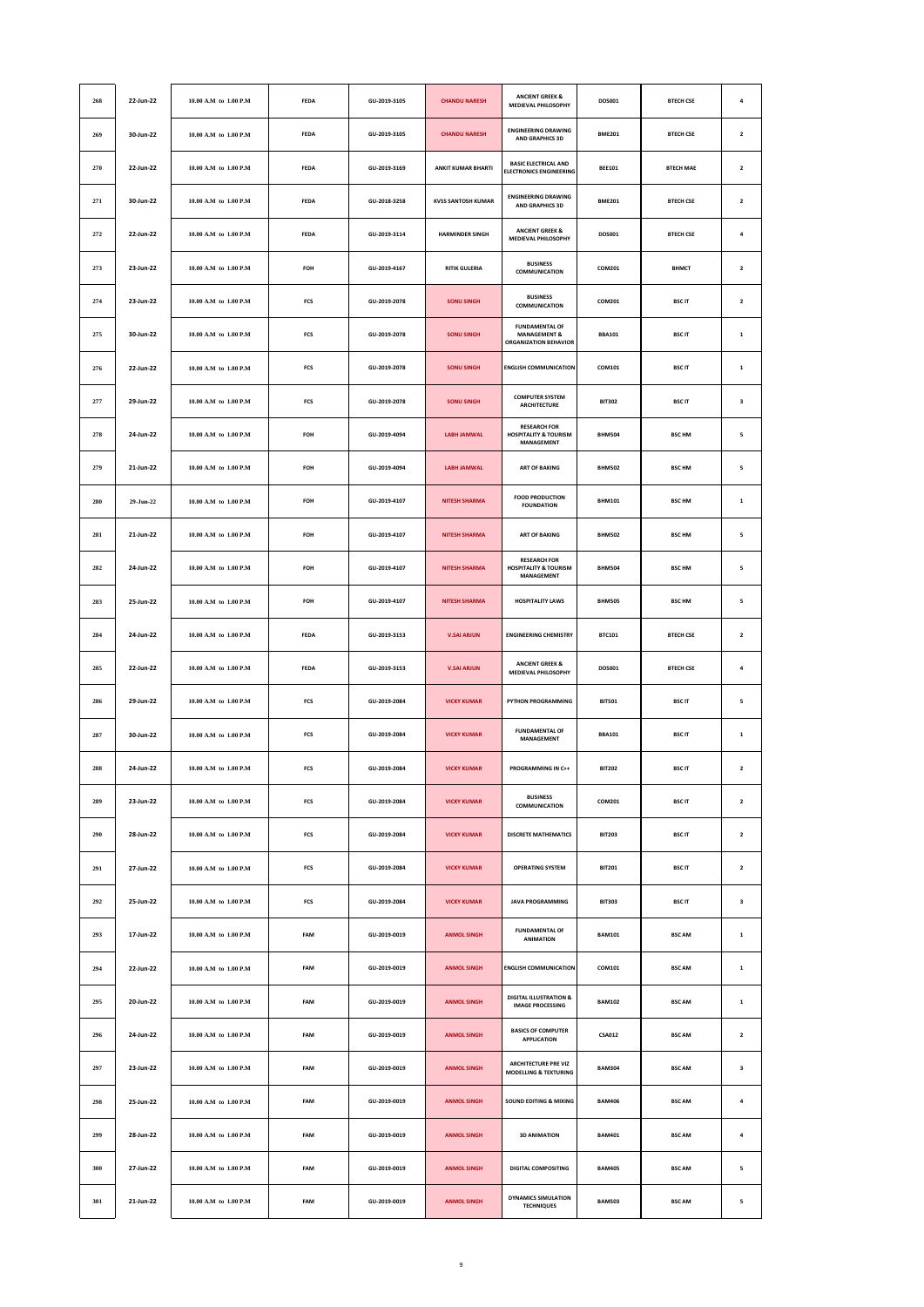| 302 | 15-Jun-22 | 10.00 A.M to 1.00 P.M     | FAM         | GU-2019-0019   | <b>ANMOL SINGH</b>          | <b>HISTORY OF VFX</b>                                                            | <b>BAM505</b> | <b>BSC AM</b>    | 5                       |
|-----|-----------|---------------------------|-------------|----------------|-----------------------------|----------------------------------------------------------------------------------|---------------|------------------|-------------------------|
| 303 | 29-Jun-22 | 10.00 A.M to 1.00 P.M     | FCS         | GU-2019-2021   | AKLESH KUMAR SAHNI          | PYTHON PROGRAMMING                                                               | <b>BIT501</b> | <b>BSCIT</b>     | 5                       |
| 304 | 29-Jun-22 | 10.00 A.M to 1.00 P.M     | FCS         | GU-2019-2027   | <b>BAPI RUI DAS</b>         | PYTHON PROGRAMMING                                                               | <b>BIT501</b> | <b>BSCIT</b>     | 5                       |
| 305 | 30-Jun-22 | 10.00 A.M to 1.00 P.M     | FCS         | GU-2019-2027   | <b>BAPI RUI DAS</b>         | <b>FUNDAMENTAL OF</b><br><b>MANAGEMENT &amp;</b><br><b>ORGANIZATION BEHAVIOR</b> | <b>BBA101</b> | <b>BSCIT</b>     | $\mathbf 1$             |
| 306 | 29-Jun-22 | 10.00 A.M to 1.00 P.M     | FCS         | GU-2019-2083   | <b>VARUN YADAV</b>          | PYTHON PROGRAMMING                                                               | <b>BIT501</b> | <b>BSCIT</b>     | 5                       |
| 307 | 29-Jun-22 | 10.00 A.M to 1.00 P.M     | FCS         | GU-2019-2041   | <b>HARSH KUMAR</b>          | PYTHON PROGRAMMING                                                               | <b>BIT501</b> | <b>BSCIT</b>     | 5                       |
| 308 | 22-Jun-22 | 10.00 A.M to 1.00 P.M     | <b>FEDA</b> | GU-2019-3100   | <b>ASHUTOSH MISHRA</b>      | <b>ANCIENT GREEK &amp;</b><br><b>MEDIEVAL PHILOSOPHY</b>                         | DOS001        | <b>BTECH CSE</b> | 4                       |
| 309 | 22-Jun-22 | 10.00 A.M to 1.00 P.M     | FEDA        | GU-2019-3101   | <b>BALDEEP SANDHU</b>       | <b>ANCIENT GREEK &amp;</b><br><b>MEDIEVAL PHILOSOPHY</b>                         | DOS001        | <b>BTECH CSE</b> | $\pmb{4}$               |
| 310 | 27-Jun-22 | 10.00 A.M to 1.00 P.M     | FCS         | GU-2019-2082   | <b>VARUN KUMAR</b>          | <b>BUSINESS</b><br>COMMUNICATION                                                 | <b>BIT201</b> | <b>BSCIT</b>     | $\mathbf{2}$            |
| 311 | 29-Jun-22 | 10.00 A.M to 1.00 P.M     | <b>FEDA</b> | GU-2019-3217   | <b>CHETAN KUMAR</b>         | CALCULUS, ORDINARY<br>DIFFERENTIAL EQUATIONS<br>AND COMPLEX VARIABLES            | <b>BTM201</b> | <b>BTECH RAE</b> | $\overline{\mathbf{2}}$ |
| 312 | 24-Jun-22 | 10.00 A.M to 1.00 P.M     | FAM         | GU-2019-0040   | MOHIT CHANDRESH             | <b>ARCHITECTURE PRE VIZ</b><br><b>LIGHTING AND RENDERING</b>                     | <b>BAM403</b> | <b>BSC AM</b>    | $\pmb{4}$               |
| 313 | 23-Jun-22 | $10.00$ A.M to $1.00$ P.M | GBS         | GU-2019-1002   | <b>ANJALI KUMARI</b>        | <b>FUNDAMENTAL OF</b><br><b>FINANCIAL MANAGEMENT</b>                             | <b>BCM502</b> | <b>BCOM</b>      | 5                       |
| 314 | 27-Jun-22 | 10.00 A.M to 1.00 P.M     | FOH         | GU-2020-5124-L | SAILIVIA SHARMA             | <b>FOOD NUTRITION &amp;</b><br><b>HYGIENE</b>                                    | <b>BHM403</b> | <b>BSC HM</b>    | 3                       |
| 315 | 22-Jun-22 | 10.00 A.M to 1.00 P.M     | FEDA        | GU-2019-3140   | <b>ROHIT YADAV</b>          | <b>ANCIENT GREEK &amp;</b><br>MEDIEVAL PHILOSOPHY                                | DOS001        | <b>BTECH CSE</b> | $\pmb{4}$               |
| 316 | 22-Jun-22 | 10.00 A.M to 1.00 P.M     | FEDA        | GU-2019-3092   | <b>ABHISHEK MISHRA</b>      | <b>ANCIENT GREEK &amp;</b><br>MEDIEVAL PHILOSOPHY                                | DOS001        | <b>BTECH CSE</b> | $\pmb{4}$               |
| 317 | 22-Jun-22 | 10.00 A.M to 1.00 P.M     | <b>GBS</b>  | GU-2019-1050   | <b>DIVYA</b>                | <b>COMPUTER APPLICATIONS</b><br><b>IN BUSINESS</b>                               | <b>BCM403</b> | <b>BCOM</b>      | $\overline{a}$          |
| 318 | 24-Jun-22 | 10.00 A.M to 1.00 P.M     | FEDA        | GU-2018-3152   | M. SAGAR                    | <b>ENGINEERING CHEMISTRY</b>                                                     | <b>BTC101</b> | <b>BTECH CE</b>  | $\mathbf 2$             |
| 319 | 30-Jun-22 | 10.00 A.M to 1.00 P.M     | FEDA        | GU-2018-3152   | <b>M. SAGAR</b>             | <b>ENGINEERING DRAWING</b><br><b>AND GRAPHICS 3D</b>                             | <b>BME201</b> | <b>BTECH CE</b>  | $\mathbf 2$             |
| 320 | 25-Jun-22 | 10.00 A.M to 1.00 P.M     | FOH         | GU-2019-4061   | <b>ADHVI SHARMA</b>         | <b>HOSPITALITY LAWS</b>                                                          | <b>BHM505</b> | <b>BSC HM</b>    | 5                       |
| 321 | 20-Jun-22 | 10.00 A.M to 1.00 P.M     | FOH         | GU-2019-4077   | <b>HARMAN</b>               | <b>FOOD NUTRITION &amp;</b><br><b>HYGIENE</b>                                    | <b>BHM303</b> | <b>BSC HM</b>    | 3                       |
| 322 | 29-Jun-22 | 10.00 A.M to 1.00 P.M     | FCS         | GU-2019-2074   | <b>SIMRANJEET KAUR</b>      | <b>COMPUTER SYSTEM</b><br><b>ARCHITECTURE</b>                                    | <b>BIT302</b> | <b>BSCIT</b>     | 3                       |
| 323 | 30-Jun-22 | 10.00 A.M to 1.00 P.M     | <b>FPES</b> | GU-2019-5011   | <b>KHUSHAL FAYAZ WANI</b>   | <b>ENVIRONMENTAL STUDIES</b>                                                     | <b>ENS001</b> | <b>BPES</b>      | $\overline{\mathbf{2}}$ |
| 324 | 23-Jun-22 | 10.00 A.M to 1.00 P.M     | FPES        | GU-2019-5011   | KHUSHAL FAYAZ WANI          | <b>BUSINESS</b><br>COMMUNICATION                                                 | COM201        | <b>BPES</b>      | $\mathbf{2}$            |
| 325 | 24-Jun-22 | 10.00 A.M to 1.00 P.M     | FPES        | GU-2019-5011   | <b>KHUSHAL FAYAZ WANI</b>   | <b>EDUCATION TECHNOLOGY</b><br>& METHODS IN PHYSICAL<br><b>EDUCATION</b>         | <b>BPS501</b> | <b>BPES</b>      | 5                       |
| 326 | 23-Jun-22 | 10.00 A.M to 1.00 P.M     | FAM         | GU-2019-0045   | <b>PARVEEN KUMAR SANDHU</b> | <b>ARCHITECTURE PRE VIZ</b><br><b>MODELLING &amp; TEXTURING</b>                  | <b>BAM304</b> | <b>BSC AM</b>    | 3                       |
| 327 | 24-Jun-22 | 10.00 A.M to 1.00 P.M     | FAM         | GU-2019-0045   | <b>PARVEEN KUMAR SANDHU</b> | <b>VIDEO EDITING &amp; MOTION</b><br><b>GRAPHICS</b>                             | <b>BAM302</b> | <b>BSC AM</b>    | 3                       |
| 328 | 25-Jun-22 | $10.00$ A.M to $1.00$ P.M | FAM         | GU-2019-0045   | PARVEEN KUMAR SANDHU        | <b>ANIMATION</b>                                                                 | <b>BAM303</b> | <b>BSC AM</b>    | 3                       |
| 329 | 22-Jun-22 | 10.00 A.M to 1.00 P.M     | FAM         | GU-2019-0042   | <b>NAVDEEP SINGH</b>        | <b>INTRODUCTION TO 3D</b><br>MODELLING                                           | <b>BAM201</b> | <b>BSC AM</b>    | $\overline{\mathbf{2}}$ |
| 330 | 24-Jun-22 | 10.00 A.M to 1.00 P.M     | FAM         | GU-2019-0042   | <b>NAVDEEP SINGH</b>        | <b>BASICS OF COMPUTER</b><br><b>APPLICATION</b>                                  | <b>CSA012</b> | <b>BSC AM</b>    | $\overline{\mathbf{z}}$ |
| 331 | 23-Jun-22 | 10.00 A.M to 1.00 P.M     | FAM         | GU-2019-0042   | <b>NAVDEEP SINGH</b>        | <b>ART OF VISUALIZATION</b>                                                      | <b>BAM202</b> | <b>BSC AM</b>    | $\overline{\mathbf{2}}$ |
| 332 | 22-Jun-22 | 10.00 A.M to 1.00 P.M     | <b>GBS</b>  | GU-2019-1092   | <b>SANDEEP KAUR</b>         | <b>MANAGERIAL ECONOMICS</b>                                                      | <b>BBA202</b> | <b>BBA</b>       | $\overline{\mathbf{2}}$ |
| 333 | 23-Jun-22 | 10.00 A.M to 1.00 P.M     | GBS         | GU-2019-1092   | <b>SANDEEP KAUR</b>         | <b>BUSINESS</b><br>COMMUNICATION                                                 | COM201        | <b>BBA</b>       | $\overline{\mathbf{2}}$ |
| 334 | 24-Jun-22 | 10.00 A.M to 1.00 P.M     | GBS         | GU-2019-1092   | <b>SANDEEP KAUR</b>         | <b>PRODUCTION &amp;</b><br><b>OPERATION MANAGEMENT</b>                           | <b>BBA201</b> | <b>BBA</b>       | $\overline{\mathbf{2}}$ |
| 335 | 25-Jun-22 | 10.00 A.M to 1.00 P.M     | <b>GBS</b>  | GU-2019-1092   | <b>SANDEEP KAUR</b>         | <b>ETHICS &amp; CORPORATE</b><br>SOCIAL RESPONSIBILITY                           | <b>BBA203</b> | <b>BBA</b>       | $\overline{\mathbf{2}}$ |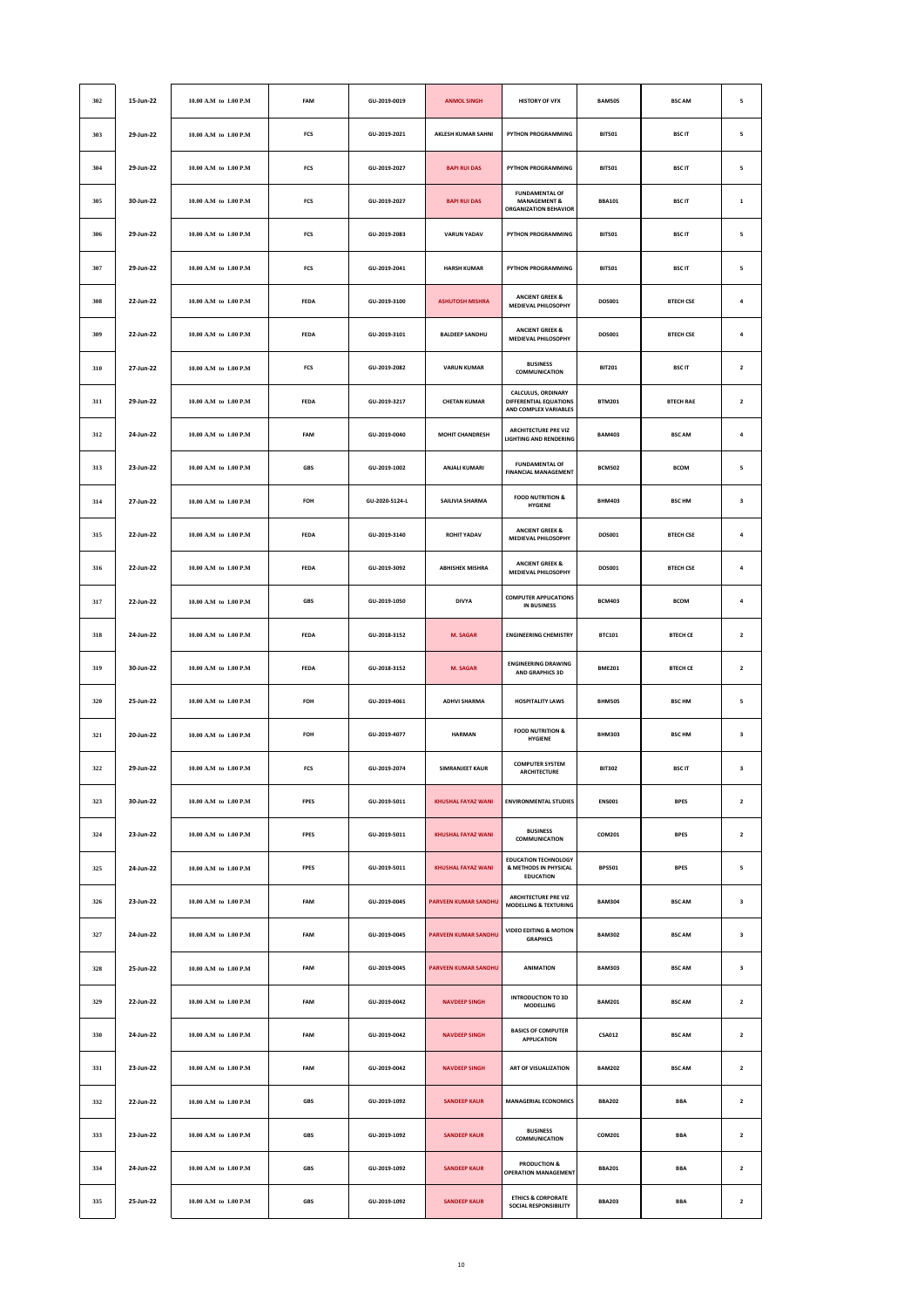| 336 | 27-Jun-22 | 10.00 A.M to 1.00 P.M     | GBS         | GU-2019-1092 | <b>SANDEEP KAUR</b>        | <b>BUSINESS RESEARCH</b>                                                           | <b>BBA401</b> | <b>BBA</b>     | $\overline{\mathbf{a}}$ |
|-----|-----------|---------------------------|-------------|--------------|----------------------------|------------------------------------------------------------------------------------|---------------|----------------|-------------------------|
| 337 | 25-Jun-22 | 10.00 A.M to 1.00 P.M     | GBS         | GU-2019-1032 | PREETI                     | <b>CORPORATE ACCOUNTING</b>                                                        | <b>BCM201</b> | <b>BCOM</b>    | $\mathbf{2}$            |
| 338 | 24-Jun-22 | 10.00 A.M to 1.00 P.M     | GBS         | GU-2019-1032 | PREETI                     | <b>BUSINESS STATISTICS</b>                                                         | <b>BCM304</b> | <b>BCOM</b>    | 3                       |
| 339 | 27-Jun-22 | 10.00 A.M to 1.00 P.M     | GBS         | GU-2019-1032 | PREETI                     | <b>BANKING &amp; INSURANCE</b>                                                     | <b>BCM524</b> | <b>BCOM</b>    | 5                       |
| 340 | 23-Jun-22 | 10.00 A.M to 1.00 P.M     | GBS         | GU-2019-1032 | PREETI                     | <b>FUNDAMENTAL OF</b><br><b>FINANCIAL MANAGEMENT</b>                               | <b>BCM502</b> | <b>BCOM</b>    | 5                       |
| 341 | 24-Jun-22 | 10.00 A.M to 1.00 P.M     | FEDA        | GU-2020-4330 | <b>KULWINDER SINGH</b>     | <b>FUNDAMENTAL OF</b><br><b>ELECTRICAL &amp; ELECTRONICS</b><br><b>ENGINEERING</b> | <b>DIP105</b> | DIP ME CAD CAM | $\mathbf 2$             |
| 342 | 27-Jun-22 | 10.00 A.M to 1.00 P.M     | <b>FEDA</b> | GU-2020-4330 | <b>KULWINDER SINGH</b>     | PHYSICS FOR ENGINEERING                                                            | <b>DPP101</b> | DIP ME CAD CAM | $\overline{\mathbf{2}}$ |
| 343 | 23-Jun-22 | 10.00 A.M to 1.00 P.M     | FEDA        | GU-2020-4330 | <b>KULWINDER SINGH</b>     | <b>BUSINESS</b><br>COMMUNICATION                                                   | COM201        | DIP ME CAD CAM | $\mathbf 2$             |
| 344 | 15-Jun-22 | 10.00 A.M to 1.00 P.M     | FEDA        | GU-2019-3060 | <b>SONU SHARMA</b>         | <b>DRAWING FOR</b><br><b>ENGINEERING</b>                                           | DIP101        | DIP ME CAD CAM | $\mathbf 1$             |
| 345 | 22-Jun-22 | 10.00 A.M to 1.00 P.M     | <b>FEDA</b> | GU-2019-3060 | <b>SONU SHARMA</b>         | <b>ENGLISH COMMUNICATION</b>                                                       | COM101        | DIP ME CAD CAM | $\mathbf 1$             |
| 346 | 17-Jun-22 | 10.00 A.M to 1.00 P.M     | FEDA        | GU-2019-3060 | <b>SONU SHARMA</b>         | <b>MATHEMATICS FOR</b><br><b>ENGINEERING</b>                                       | DPM101        | DIP ME CAD CAM | $\mathbf 1$             |
| 347 | 23-Jun-22 | $10.00$ A.M to $1.00$ P.M | FEDA        | GU-2019-3060 | <b>SONU SHARMA</b>         | <b>BUSINESS</b><br>COMMUNICATION                                                   | COM201        | DIP ME CAD CAM | $\mathbf 2$             |
| 348 | 27-Jun-22 | 10.00 A.M to 1.00 P.M     | <b>FEDA</b> | GU-2019-3060 | <b>SONU SHARMA</b>         | <b>MANUFACTURING PROCESS</b>                                                       | <b>DME304</b> | DIP ME CAD CAM | 3                       |
| 349 | 29-Jun-22 | 10.00 A.M to 1.00 P.M     | FEDA        | GU-2019-3060 | <b>SONU SHARMA</b>         | <b>FOUNDATION OF CAD</b>                                                           | <b>DCC401</b> | DIP ME CAD CAM | $\pmb{4}$               |
| 350 | 24-Jun-22 | 10.00 A.M to 1.00 P.M     | FEDA        | GU-2019-3060 | <b>SONU SHARMA</b>         | MECHANICAL<br>MEASUREMENT                                                          | <b>DME501</b> | DIP ME CAD CAM | 5                       |
| 351 | 21-Jun-22 | 10.00 A.M to 1.00 P.M     | <b>FEDA</b> | GU-2019-3060 | <b>SONU SHARMA</b>         | <b>AUTOMOBILE</b><br><b>ENGINEERING</b>                                            | <b>DME502</b> | DIP ME CAD CAM | 5                       |
| 352 | 25-Jun-22 | 10.00 A.M to 1.00 P.M     | FEDA        | GU-2019-3060 | <b>SONU SHARMA</b>         | <b>POWER PLANT</b><br><b>ENGINEERING</b>                                           | <b>DME541</b> | DIP ME CAD CAM | 5                       |
| 353 | 29-Jun-22 | 10.00 A.M to 1.00 P.M     | FOH         | GU-2019-4119 | <b>PRINCE MEHMI</b>        | <b>FOOD PRODUCTION</b><br><b>FOUNDATION</b>                                        | <b>BHM101</b> | <b>BSC HM</b>  | $\mathbf 1$             |
| 354 | 23-Jun-22 | 10.00 A.M to 1.00 P.M     | FOH         | GU-2019-4119 | <b>PRINCE MEHMI</b>        | <b>BUSINESS</b><br>COMMUNICATION                                                   | COM201        | <b>BSC HM</b>  | $\mathbf{2}$            |
| 355 | 20-Jun-22 | 10.00 A.M to 1.00 P.M     | FOH         | GU-2019-4119 | <b>PRINCE MEHMI</b>        | <b>ACCOMODATION &amp; HOTEL</b><br><b>FRONT OFFICE OPERATION</b>                   | <b>BHM203</b> | <b>BSC HM</b>  | $\mathbf 2$             |
| 356 | 27-Jun-22 | 10.00 A.M to 1.00 P.M     | FOH         | GU-2019-4119 | <b>PRINCE MEHMI</b>        | <b>FOOD PRODUCTION</b><br><b>OPERATIONS</b>                                        | <b>BHM201</b> | <b>BSC HM</b>  | $\mathbf{2}$            |
| 357 | 28-Jun-22 | 10.00 A.M to 1.00 P.M     | FOH         | GU-2019-4119 | <b>PRINCE MEHMI</b>        | <b>FOOD &amp; BEVERAGE SERVICE</b><br><b>OPERATION</b>                             | <b>BHM202</b> | <b>BSC HM</b>  | $\overline{\mathbf{2}}$ |
| 358 | 30-Jun-22 | 10.00 A.M to 1.00 P.M     | FOH         | GU-2019-4119 | <b>PRINCE MEHMI</b>        | <b>ENVIRONMENTAL STUDIES</b>                                                       | <b>ENS001</b> | <b>BSC HM</b>  | $\mathbf{2}$            |
| 359 | 25-Jun-22 | $10.00$ A.M to $1.00$ P.M | FOH         | GU-2019-4119 | <b>PRINCE MEHMI</b>        | <b>HOSPITALITY LAW</b>                                                             | <b>BHM505</b> | <b>BSC HM</b>  | 5                       |
| 360 | 21-Jun-22 | 10.00 A.M to 1.00 P.M     | FOH         | GU-2019-4119 | <b>PRINCE MEHMI</b>        | <b>ART OF BAKING</b>                                                               | <b>BHM502</b> | <b>BSC HM</b>  | 5                       |
| 361 | 24-Jun-22 | 10.00 A.M to 1.00 P.M     | FOH         | GU-2019-4119 | PRINCE MEHMI               | <b>RESEARCH FOR</b><br><b>HOSPITALITY TOURISM</b><br>MANAGEMENT                    | <b>BHM504</b> | <b>BSC HM</b>  | 5                       |
| 362 | 21-Jun-22 | $10.00$ A.M to $1.00$ P.M | FEDA        | GU-2019-3053 | <b>MUKESH KUMAR SHARMA</b> | <b>AUTOMOBILE</b><br><b>ENGINEERING</b>                                            | <b>DME502</b> | DIP ME CAD CAM | 5                       |
| 363 | 24-Jun-22 | 10.00 A.M to 1.00 P.M     | <b>FEDA</b> | GU-2019-3053 | <b>MUKESH KUMAR SHARMA</b> | MECHANICAL<br>MEASUREMENT                                                          | <b>DME501</b> | DIP ME CAD CAM | 5                       |
| 364 | 25-Jun-22 | 10.00 A.M to 1.00 P.M     | <b>FEDA</b> | GU-2019-3053 | MUKESH KUMAR SHARMA        | <b>POWER PLANT</b><br><b>ENGINEERING</b>                                           | <b>DME541</b> | DIP ME CAD CAM | 5                       |
| 365 | 27-Jun-22 | 10.00 A.M to 1.00 P.M     | FOH         | GU-2019-4060 | <b>ANJLY</b>               | <b>FOOD AND NUTRITION</b><br>HYGIENE                                               | <b>BHM403</b> | <b>BSC HM</b>  | 3                       |
| 366 | 21-Jun-22 | 10.00 A.M to 1.00 P.M     | FOH         | GU-2019-4060 | <b>ANJLY</b>               | <b>ART OF BAKING</b>                                                               | <b>BHM502</b> | <b>BSC HM</b>  | 5                       |
| 367 | 25-Jun-22 | 10.00 A.M to 1.00 P.M     | FOH         | GU-2019-4060 | <b>ANJLY</b>               | <b>HOSPITALITY LAW</b>                                                             | <b>BHM505</b> | <b>BSC HM</b>  | 5                       |
| 368 | 24-Jun-22 | 10.00 A.M to 1.00 P.M     | FOH         | GU-2019-4060 | <b>ANJLY</b>               | <b>RESEARCH FOR</b><br><b>HOSPITALITY &amp; TOURISM</b><br>MANAGEMENT              | <b>BHM504</b> | <b>BSC HM</b>  | 5                       |
| 369 | 27-Jun-22 | 10.00 A.M to 1.00 P.M     | <b>FEDA</b> | GU-2020-4342 | <b>GURPREET</b>            | PHYSICS FOR ENGINEERING                                                            | DPP101        | DIP ME CAD CAM | $\overline{\mathbf{2}}$ |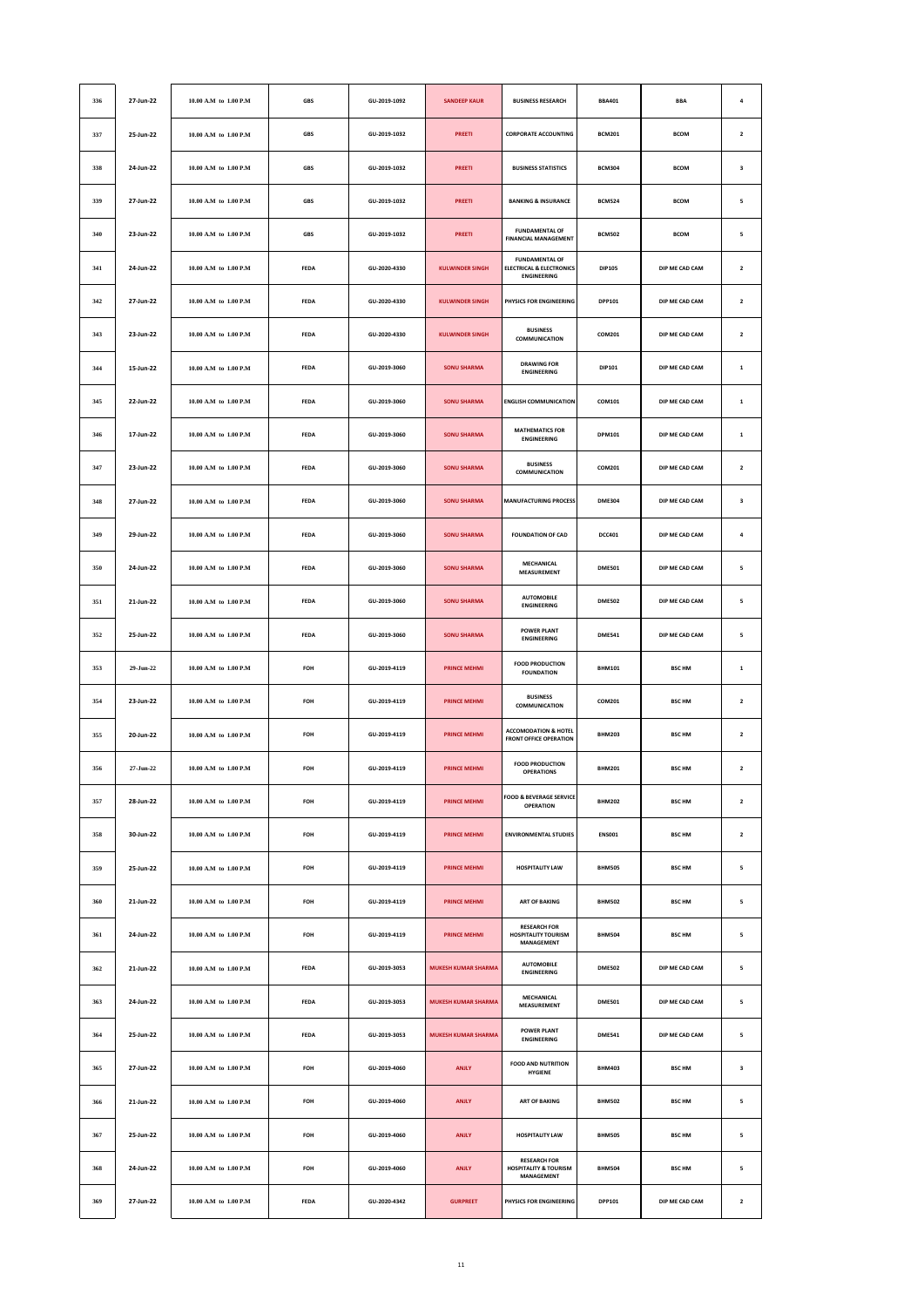| 370 | 23-Jun-22 | 10.00 A.M to 1.00 P.M     | FOH         | GU-2019-4072 | <b>GOVIND RAWAL</b>    | <b>BUSINESS</b><br>COMMUNICATION                                                      | COM201        | <b>BSC HM</b>    | $\overline{\mathbf{2}}$ |
|-----|-----------|---------------------------|-------------|--------------|------------------------|---------------------------------------------------------------------------------------|---------------|------------------|-------------------------|
| 371 | 27-Jun-22 | 10.00 A.M to 1.00 P.M     | FOH         | GU-2019-4072 | <b>GOVIND RAWAL</b>    | <b>FOOD NUTRITION &amp;</b><br><b>HYGIENE</b>                                         | <b>BHM403</b> | <b>BSC HM</b>    | 3                       |
| 372 | 28-Jun-22 | 10.00 A.M to 1.00 P.M     | FOH         | GU-2019-4072 | <b>GOVIND RAWAL</b>    | <b>ACCOUNTING SKILLS IN</b><br><b>HOSPITALITY</b>                                     | <b>BHM404</b> | <b>BSC HM</b>    | 3                       |
| 373 | 23-Jun-22 | 10.00 A.M to 1.00 P.M     | <b>FPES</b> | GU-2019-5005 | <b>DEEPANSHU BISHT</b> | <b>BUSINESS</b><br>COMMUNICATION                                                      | COM201        | <b>BPES</b>      | $\overline{\mathbf{2}}$ |
| 374 | 25-Jun-22 | 10.00 A.M to 1.00 P.M     | FEDA        | GU-2018-3158 | <b>NANDAN KUMAR</b>    | <b>ENGINEERING DRAWING</b><br><b>AND GRAPHICS 2D</b>                                  | <b>BME101</b> | <b>BTECH ECE</b> | $\mathbf 1$             |
| 375 | 24-Jun-22 | 10.00 A.M to 1.00 P.M     | FEDA        | GU-2018-3158 | <b>NANDAN KUMAR</b>    | CALCULUS, ORDINARY<br>DIFFERENTIAL EQUATIONS<br>AND COMPLEX VARIABLES                 | <b>BTM101</b> | <b>BTECH ECE</b> | $\mathbf 1$             |
| 376 | 22-Jun-22 | 10.00 A.M to 1.00 P.M     | <b>FEDA</b> | GU-2019-3176 | <b>DHIRAJ KUMAR</b>    | <b>BASIC ELECTRICAL AND</b><br><b>ELECTRONIC ENGINEERING</b>                          | <b>BEE101</b> | <b>BTECH MAE</b> | $\overline{\mathbf{2}}$ |
| 377 | 22-Jun-22 | 10.00 A.M to 1.00 P.M     | FOH         | GU-2018-4156 | <b>NITIN</b>           | <b>ENVIRONMENTAL SCIENCE</b>                                                          | <b>EVS101</b> | <b>BHMCT</b>     | $\mathbf 2$             |
| 378 | 23-Jun-22 | 10.00 A.M to 1.00 P.M     | FOH         | GU-2018-4156 | <b>NITIN</b>           | SAFETY, SECURITY AND<br><b>TRAVEL DOCUMENTATION</b>                                   | <b>BHM710</b> | <b>BHMCT</b>     | $\overline{\textbf{7}}$ |
| 379 | 21-Jun-22 | 10.00 A.M to 1.00 P.M     | FOH         | GU-2018-4156 | <b>NITIN</b>           | <b>HUMAN RESOURCE</b><br><b>MANAGEMENT</b>                                            | <b>BHM701</b> | <b>BHMCT</b>     | $\overline{\textbf{z}}$ |
| 380 | 24-Jun-22 | 10.00 A.M to 1.00 P.M     | FOH         | GU-2018-4156 | <b>NITIN</b>           | <b>HOSPITALITY MARKET</b>                                                             | <b>BHM603</b> | ВНМСТ            | 6                       |
| 381 | 28-Jun-22 | $10.00$ A.M to $1.00$ P.M | FOH         | GU-2019-4088 | <b>KARAN SALAM</b>     | <b>ACCOUNTING SKILLS IN</b><br><b>HOSPITALITY</b>                                     | <b>BHM404</b> | <b>BSC HM</b>    | 3                       |
| 382 | 24-Jun-22 | 10.00 A.M to 1.00 P.M     | FOH         | GU-2019-4088 | <b>KARAN SALAM</b>     | <b>RESEARCH FOR</b><br><b>HOSPITALITY TOURISM</b><br><b>MANAGEMENT</b>                | <b>BHM504</b> | <b>BSC HM</b>    | 5                       |
| 383 | 22-Jun-22 | 10.00 A.M to 1.00 P.M     | FCS         | GU-2019-2069 | <b>SAKSHI</b>          | <b>COMPUTER</b><br><b>FUNDAMENTALS &amp; OFFICE</b><br><b>AUTOMATION</b>              | <b>BIT101</b> | <b>BSCIT</b>     | $\mathbf 1$             |
| 384 | 30-Jun-22 | 10.00 A.M to 1.00 P.M     | FCS         | GU-2019-2069 | <b>SAKSHI</b>          | <b>FUNDAMENTALS OF</b><br><b>MANAGEMENT &amp;</b><br>ORGANIZATION<br><b>BEHAVIOUR</b> | <b>BBA101</b> | <b>BSCIT</b>     | $\mathbf 1$             |
| 385 | 27-Jun-22 | 10.00 A.M to 1.00 P.M     | FCS         | GU-2019-2069 | <b>SAKSHI</b>          | PROGRAMMING IN C                                                                      | <b>BIT102</b> | <b>BSCIT</b>     | $\mathbf 1$             |
| 386 | 28-Jun-22 | 10.00 A.M to 1.00 P.M     | FCS         | GU-2019-2069 | <b>SAKSHI</b>          | <b>MATLAB PROGRAMMING</b>                                                             | <b>BIT503</b> | <b>BSCIT</b>     | 5                       |
| 387 | 29-Jun-22 | 10.00 A.M to 1.00 P.M     | FCS         | GU-2019-2069 | <b>SAKSHI</b>          | PYTHON PROGRAMMING                                                                    | <b>BIT501</b> | <b>BSCIT</b>     | 5                       |
| 388 | 25-Jun-22 | 10.00 A.M to 1.00 P.M     | <b>FCS</b>  | GU-2019-2069 | <b>SAKSHI</b>          | <b>RDBMS</b>                                                                          | <b>BIT507</b> | <b>BSCIT</b>     | 5                       |
| 389 | 22-Jun-22 | 10.00 A.M to 1.00 P.M     | FEDA        | GU-2019-3087 | <b>SHEKHAR</b>         | <b>TRANSFORM AND DISCRETE</b><br><b>MATHEMATICS</b>                                   | <b>BMT301</b> | <b>BTECH ASE</b> | $\pmb{4}$               |
| 390 | 23-Jun-22 | 10.00 A.M to 1.00 P.M     | FEDA        | GU-2019-3087 | <b>SHEKHAR</b>         | <b>ELEMENTS OF</b><br><b>AERODYNAMICS</b>                                             | <b>BAE402</b> | <b>BTECH ASE</b> | 4                       |
| 391 | 15-Jun-22 | 10.00 A.M to 1.00 P.M     | <b>FPES</b> | GU-2019-5020 | <b>RAMANDEEP SINGH</b> | <b>KINESIOLOGY AND</b><br>PHYSIOLOGY EXERCISE                                         | <b>BPS201</b> | <b>BPES</b>      | $\overline{\mathbf{2}}$ |
| 392 | 23-Jun-22 | $10.00$ A.M to $1.00$ P.M | FPES        | GU-2019-5020 | <b>RAMANDEEP SINGH</b> | <b>FUNDAMENTAL OF SPORT</b><br>TRAINING                                               | <b>BPS202</b> | <b>BPES</b>      | $\mathbf{2}$            |
| 393 | 17-Jun-22 | 10.00 A.M to 1.00 P.M     | FPES        | GU-2019-5020 | <b>RAMANDEEP SINGH</b> | <b>SPORTS SPECIALIZATION-III</b><br>(WRESTLING)                                       | <b>BPS341</b> | <b>BPES</b>      | $\mathbf 3$             |
| 394 | 20-Jun-22 | 10.00 A.M to 1.00 P.M     | <b>FPES</b> | GU-2019-5020 | <b>RAMANDEEP SINGH</b> | <b>SPORTS PSYCHOLOGY</b>                                                              | <b>BPS301</b> | <b>BPES</b>      | 3                       |
| 395 | 21-Jun-22 | 10.00 A.M to 1.00 P.M     | <b>FPES</b> | GU-2019-5020 | <b>RAMANDEEP SINGH</b> | <b>ORIENTATION OF GAMES &amp;</b><br>SPORTS-III                                       | <b>BPS321</b> | <b>BPES</b>      | 3                       |
| 396 | 22-Jun-22 | $10.00$ A.M to $1.00$ P.M | FPES        | GU-2019-5020 | <b>RAMANDEEP SINGH</b> | <b>AEROBICS &amp; FORMAL</b><br><b>ACTIVITIES</b>                                     | <b>BPS322</b> | <b>BPES</b>      | 3                       |
| 397 | 24-Jun-22 | 10.00 A.M to 1.00 P.M     | <b>FPES</b> | GU-2019-5020 | <b>RAMANDEEP SINGH</b> | CONTEMPORARY ISSUES IN<br>PHYSICAL EDUCATION                                          | <b>BPS120</b> | <b>BPES</b>      | 5                       |
| 398 | 27-Jun-22 | 10.00 A.M to 1.00 P.M     | <b>FPES</b> | GU-2019-5020 | <b>RAMANDEEP SINGH</b> | PROFESSIONAL<br><b>PREPARATION</b>                                                    | <b>BPS502</b> | <b>BPES</b>      | 5                       |
| 399 | 28-Jun-22 | 10.00 A.M to 1.00 P.M     | FPES        | GU-2019-5020 | <b>RAMANDEEP SINGH</b> | <b>FIELD EVENTS-I</b>                                                                 | <b>BPS521</b> | <b>BPES</b>      | 5                       |
| 400 | 29-Jun-22 | 10.00 A.M to 1.00 P.M     | <b>FPES</b> | GU-2019-5020 | <b>RAMANDEEP SINGH</b> | <b>INTRAMURAL-IV</b>                                                                  | <b>BPS522</b> | <b>BPES</b>      | 5                       |
| 401 | 30-Jun-22 | 10.00 A.M to 1.00 P.M     | <b>FPES</b> | GU-2019-5020 | <b>RAMANDEEP SINGH</b> | <b>INTERNSHIP</b>                                                                     | <b>BPS523</b> | <b>BPES</b>      | 5                       |
| 402 | 01-Jul-22 | 10.00 A.M to 1.00 P.M     | FPES        | GU-2019-5020 | <b>RAMANDEEP SINGH</b> | PROJECT                                                                               | <b>BPS524</b> | <b>BPES</b>      | 5                       |
| 403 | 02-Jul-22 | 10.00 A.M to 1.00 P.M     | <b>FPES</b> | GU-2019-5020 | <b>RAMANDEEP SINGH</b> | SPORTS SPECIALIZATION-V (<br>WRESTLING)                                               | <b>BPS541</b> | <b>BPES</b>      | 5                       |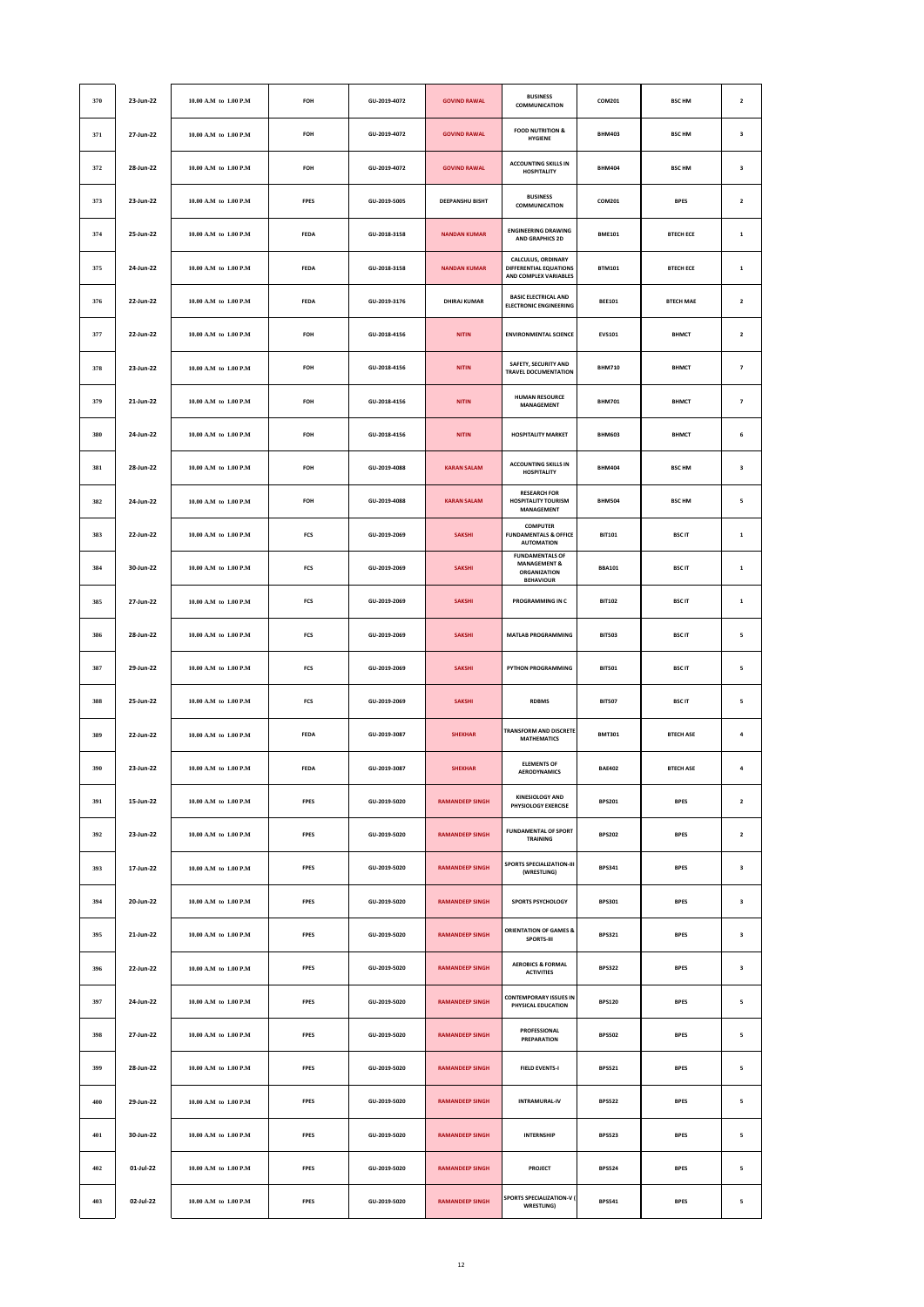| 404 | 22-Jun-22 | 10.00 A.M to 1.00 P.M | FEDA        | GU-2019-3133 | <b>NEHA</b>                              | <b>ANCIENT GREEK AND</b><br><b>MEDIEVAL PHILOSOPHY</b>          | DOS001         | <b>BTECH CSE</b> | $\pmb{4}$               |
|-----|-----------|-----------------------|-------------|--------------|------------------------------------------|-----------------------------------------------------------------|----------------|------------------|-------------------------|
| 405 | 20-Jun-22 | 10.00 A.M to 1.00 P.M | FPES        | GU-2019-5017 | PARMINDER SINGH AHIR                     | SPORTS PSYCHOLOGY                                               | <b>BPS301</b>  | <b>BPES</b>      | 3                       |
| 406 | 23-Jun-22 | 10.00 A.M to 1.00 P.M | <b>GBS</b>  | GU-2019-1064 | <b>ASHUTOSH MISHRA</b>                   | <b>INCOME TAX LAW AND</b><br>PRACTICE                           | <b>BBA404</b>  | <b>BBA</b>       | $\pmb{4}$               |
| 407 | 22-Jun-22 | 10.00 A.M to 1.00 P.M | FCS         | GU-2020-3167 | <b>KULWINDER KAUR</b>                    | ANALYSIS AND DESIGN OF<br><b>ALGORITHM</b>                      | <b>MCA1304</b> | <b>MCA</b>       | 3                       |
| 408 | 22-Jun-22 | 10.00 A.M to 1.00 P.M | FEDA        | GU-2019-3121 | <b>JASHARNEET MOTLAY</b>                 | ANCIENT GREEK AND<br><b>MEDIEVAL PHILOSOPHY</b>                 | DOS001         | <b>BTECH CSE</b> | $\pmb{4}$               |
| 409 | 23-Jun-22 | 10.00 A.M to 1.00 P.M | FOH         | GU-2020-5129 | <b>SIMRAN</b>                            | <b>BUSINESS</b><br>COMMUNICATION                                | COM201         | <b>BSC HM</b>    | $\mathbf{2}$            |
| 410 | 22-Jun-22 | 10.00 A.M to 1.00 P.M | <b>FPES</b> | GU-2019-5010 | <b>KARAN BAINS</b>                       | <b>ENGLISH COMMUNICATION</b>                                    | COM101         | <b>BPES</b>      | $\mathbf 1$             |
| 411 | 23-Jun-22 | 10.00 A.M to 1.00 P.M | <b>FPES</b> | GU-2019-5010 | <b>KARAN BAINS</b>                       | <b>FUNDAMENTAL OF SPORTS</b><br>TRAINING                        | <b>BPS202</b>  | <b>BPES</b>      | $\mathbf 2$             |
| 412 | 24-Jun-22 | 10.00 A.M to 1.00 P.M | <b>FPES</b> | GU-2019-5010 | <b>KARAN BAINS</b>                       | CONTEMPORARY ISSUES IN<br>PHYSICAL EDUCATION &<br><b>SPORTS</b> | <b>BPS120</b>  | <b>BPES</b>      | 5                       |
| 413 | 25-Jun-22 | 10.00 A.M to 1.00 P.M | FPES        | GU-2019-5010 | <b>KARAN BAINS</b>                       | <b>TRACK EVENTS ONE</b>                                         | <b>BPS421</b>  | <b>BPES</b>      | $\pmb{4}$               |
| 414 | 27-Jun-22 | 10.00 A.M to 1.00 P.M | FOH         | GU-2019-4122 | <b>RAMAN KUMAR</b>                       | <b>FOOD PRODUCTION</b><br><b>FOUNDATION</b>                     | <b>BHM102</b>  | <b>BSC HM</b>    | $\mathbf 1$             |
| 415 | 23-Jun-22 | 10.00 A.M to 1.00 P.M | FOH         | GU-2019-4122 | <b>RAMAN KUMAR</b>                       | <b>BUSINESS</b><br>COMMUNICATION                                | COM102         | <b>BSC HM</b>    | $\mathbf{2}$            |
| 416 | 21-Jun-22 | 10.00 A.M to 1.00 P.M | FOH         | GU-2019-4122 | <b>RAMAN KUMAR</b>                       | <b>ART OF BAKING</b>                                            | <b>BHM502</b>  | <b>BSC HM</b>    | 5                       |
| 417 | 24-Jun-22 | 10.00 A.M to 1.00 P.M | FOH         | GU-2019-4122 | <b>RAMAN KUMAR</b>                       | <b>RESEARCH FOR</b><br><b>HOSPITALITY</b><br>MANAGEMENT         | <b>BHM504</b>  | <b>BSC HM</b>    | 5                       |
| 418 | 25-Jun-22 | 10.00 A.M to 1.00 P.M | FOH         | GU-2019-4122 | <b>RAMAN KUMAR</b>                       | <b>HOSPITALITY LAWS</b>                                         | <b>BHM505</b>  | <b>BSC HM</b>    | 5                       |
| 419 | 23-Jun-22 | 10.00 A.M to 1.00 P.M | <b>FEDA</b> | GU-2018-3244 | <b>PRASSANA</b><br><b>B.CHALLAGUNDLA</b> | <b>BUSINESS</b><br>COMMUNICATION                                | COM201         | <b>BTECH CSE</b> | $\overline{\mathbf{2}}$ |
| 420 | 25-Jun-22 | 10.00 A.M to 1.00 P.M | FEDA        | GU-2018-3244 | <b>PRASSANA</b><br><b>B.CHALLAGUNDLA</b> | <b>ARTIFICIAL INTELLIGENCE</b>                                  | <b>BCS701</b>  | <b>BTECH CSE</b> | $\overline{\textbf{7}}$ |
| 421 | 27-Jun-22 | 10.00 A.M to 1.00 P.M | <b>FEDA</b> | GU-2018-3244 | <b>PRASSANA</b><br><b>B.CHALLAGUNDLA</b> | <b>INTERNET OF THINGS</b>                                       | <b>BEE036</b>  | <b>BTECH CSE</b> | $\overline{\textbf{z}}$ |
| 422 | 28-Jun-22 | 10.00 A.M to 1.00 P.M | <b>FEDA</b> | GU-2018-3244 | <b>PRASSANA</b><br><b>B.CHALLAGUNDLA</b> | <b>PROJECT-I</b>                                                | <b>BCS721</b>  | <b>BTECH CSE</b> | $\overline{\textbf{z}}$ |
| 423 | 22-Jun-22 | 10.00 A.M to 1.00 P.M | FEDA        | GU-2019-3062 | <b>SUKHDEEP SINGH</b>                    | <b>ENGLISH COMMUNICATION</b>                                    | COM101         | DIP ME CAD CAM   | $\mathbf 1$             |
| 424 | 15-Jun-22 | 10.00 A.M to 1.00 P.M | <b>FEDA</b> | GU-2019-3062 | <b>SUKHDEEP SINGH</b>                    | <b>DRAWING FOR</b><br><b>ENGINEERING</b>                        | DIP101         | DIP ME CAD CAM   | $\mathbf{1}$            |
| 425 | 17-Jun-22 | 10.00 A.M to 1.00 P.M | <b>FEDA</b> | GU-2019-3062 | <b>SUKHDEEP SINGH</b>                    | <b>APPLIED MECHANICS</b>                                        | <b>DME305</b>  | DIP ME CAD CAM   | 3                       |
| 426 | 23-Jun-22 | 10.00 A.M to 1.00 P.M | FEDA        | GU-2019-3062 | <b>SUKHDEEP SINGH</b>                    | PRODUCTION TECHNOLOGY                                           | <b>DME403</b>  | DIP ME CAD CAM   | $\pmb{4}$               |
| 427 | 29-Jun-22 | 10.00 A.M to 1.00 P.M | <b>FEDA</b> | GU-2019-3062 | <b>SUKHDEEP SINGH</b>                    | <b>FOUNDATION OF CAD</b>                                        | <b>DCC401</b>  | DIP ME CAD CAM   | $\pmb{4}$               |
| 428 | 21-Jun-22 | 10.00 A.M to 1.00 P.M | <b>FEDA</b> | GU-2019-3062 | <b>SUKHDEEP SINGH</b>                    | <b>AUTOMOBILE</b><br><b>ENGINEERING</b>                         | <b>DME502</b>  | DIP ME CAD CAM   | 5                       |
| 429 | 25-Jun-22 | 10.00 A.M to 1.00 P.M | FEDA        | GU-2019-3062 | <b>SUKHDEEP SINGH</b>                    | <b>POWER PLANT</b><br><b>FNGINFFRING</b>                        | <b>DME541</b>  | DIP ME CAD CAM   | 5                       |
| 430 | 17-Jun-22 | 10.00 A.M to 1.00 P.M | <b>FEDA</b> | GU-2019-3059 | <b>SIMRAN JIT SINGH</b>                  | <b>MATHEMATICS FOR</b><br><b>ENGINEERING</b>                    | <b>DPM101</b>  | DIP ME CAD CAM   | $\mathbf 1$             |
| 431 | 15-Jun-22 | 10.00 A.M to 1.00 P.M | <b>FEDA</b> | GU-2019-3059 | <b>SIMRAN JIT SINGH</b>                  | <b>DRAWING FOR</b><br><b>ENGINEERING</b>                        | DIP101         | DIP ME CAD CAM   | $\mathbf 1$             |
| 432 | 23-Jun-22 | 10.00 A.M to 1.00 P.M | FEDA        | GU-2019-3059 | <b>SIMRAN JIT SINGH</b>                  | <b>CHEMISTRY FOR</b><br><b>ENGINEERING</b>                      | DPC101         | DIP ME CAD CAM   | $\mathbf 1$             |
| 433 | 22-Jun-22 | 10.00 A.M to 1.00 P.M | <b>FEDA</b> | GU-2019-3059 | <b>SIMRAN JIT SINGH</b>                  | <b>ENGLISH COMMUNICATION</b>                                    | COM101         | DIP ME CAD CAM   | $\mathbf 1$             |
| 434 | 27-Jun-22 | 10.00 A.M to 1.00 P.M | <b>FEDA</b> | GU-2019-3059 | <b>SIMRAN JIT SINGH</b>                  | PHYSICS FOR ENGINEERING                                         | <b>DPP101</b>  | DIP ME CAD CAM   | $\overline{\mathbf{2}}$ |
| 435 | 24-Jun-22 | 10.00 A.M to 1.00 P.M | FEDA        | GU-2019-3059 | <b>SIMRAN JIT SINGH</b>                  | MECHANICAL<br>MEASUREMENT                                       | <b>DME501</b>  | DIP ME CAD CAM   | 5                       |
| 436 | 21-Jun-22 | 10.00 A.M to 1.00 P.M | <b>FEDA</b> | GU-2019-3059 | <b>SIMRAN JIT SINGH</b>                  | <b>AUTOMOBILE</b><br><b>ENGINEERING</b>                         | <b>DME502</b>  | DIP ME CAD CAM   | 5                       |
| 437 | 25-Jun-22 | 10.00 A.M to 1.00 P.M | <b>FEDA</b> | GU-2019-3059 | <b>SIMRAN JIT SINGH</b>                  | <b>POWER PLANT</b><br><b>ENGINEERING</b>                        | <b>DME541</b>  | DIP ME CAD CAM   | 5                       |